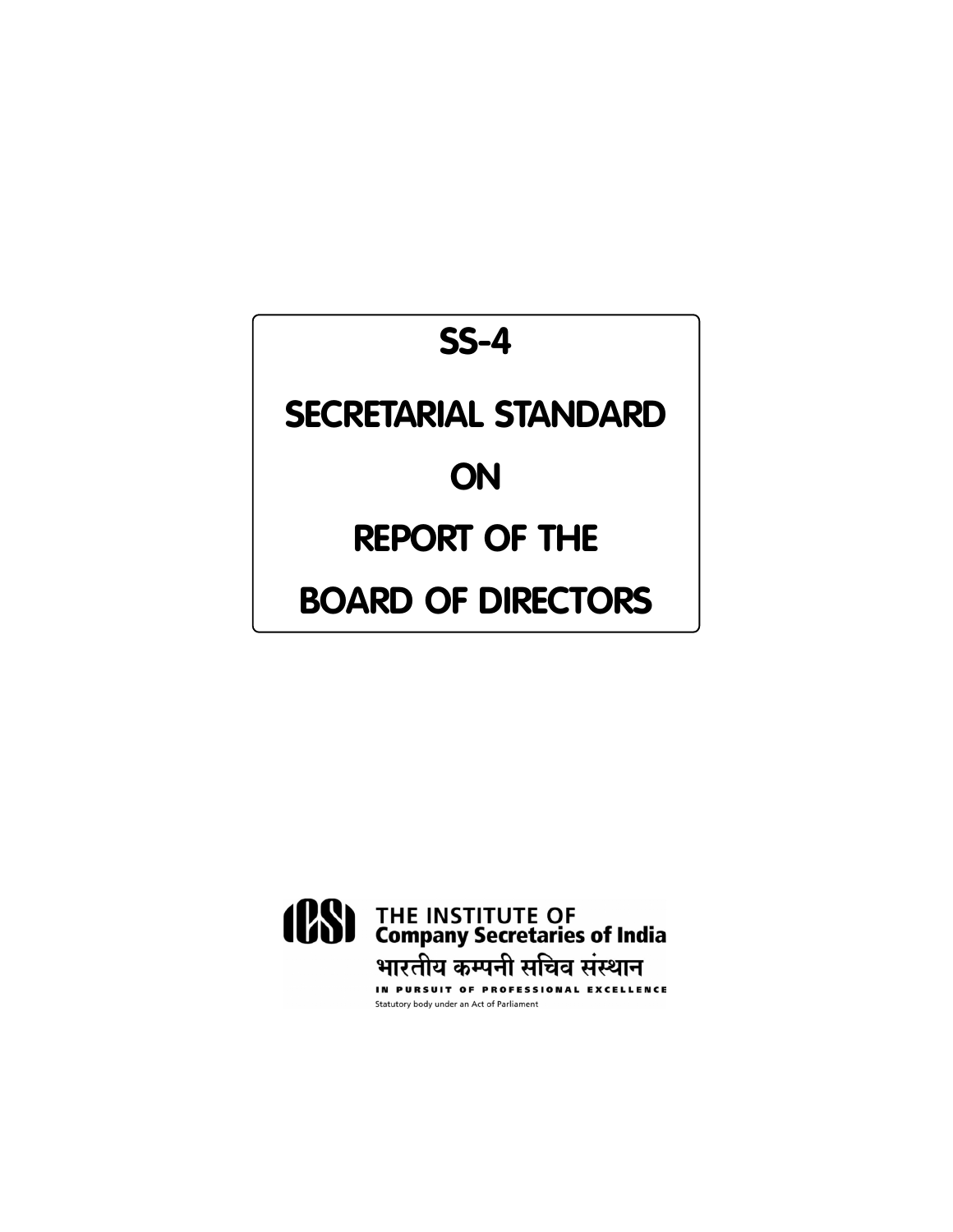## C O N T E N T S

|                      |                                                                                          | Pg. No.         |
|----------------------|------------------------------------------------------------------------------------------|-----------------|
|                      | <b>INTRODUCTION</b>                                                                      | 1               |
| <b>SCOPE</b>         |                                                                                          | $\overline{2}$  |
| <b>DEFINITIONS</b>   |                                                                                          |                 |
| SECRETARIAL STANDARD |                                                                                          |                 |
|                      | <b>PART I: DISCLOSURES</b>                                                               |                 |
| 1.                   | COMPANY SPECIFIC INFORMATION                                                             | 3               |
| 2.                   | <b>GENERAL INFORMATION</b>                                                               | 5               |
| 3.                   | CAPITAL AND DEBT STRUCTURE                                                               | 6               |
| 4.                   | <b>CREDIT RATING OF SECURITIES</b>                                                       | $\overline{11}$ |
| 5.                   | <b>INVESTOR EDUCATION AND PROTECTION FUND (IEPF)</b>                                     | 11              |
| 6.                   | <b>MANAGEMENT</b>                                                                        | 12              |
| 7.                   | DISCLOSURES RELATING TO SUBSIDIARIES,<br><b>ASSOCIATES AND JOINT VENTURES</b>            | 19              |
| 8.                   | <b>DETAILS OF DEPOSITS</b>                                                               | 19              |
| 9.                   | PARTICULARS OF LOANS, GUARANTEES AND<br><b>INVESTMENTS</b>                               | 20              |
| 10 <sub>1</sub>      | PARTICULARS OF CONTRACTS OR ARRANGEMENTS<br><b>WITH RELATED PARTIES</b>                  | 20              |
| 11 <sup>1</sup>      | CORPORATE SOCIAL RESPONSIBILITY (CSR)                                                    | 21              |
| 12.                  | CONSERVATION OF ENERGY, TECHNOLOGY ABSORPTION, 22<br>FOREIGN EXCHANGE EARNINGS AND OUTGO |                 |
| 13 <sub>1</sub>      | <b>RISK MANAGEMENT</b>                                                                   | 23              |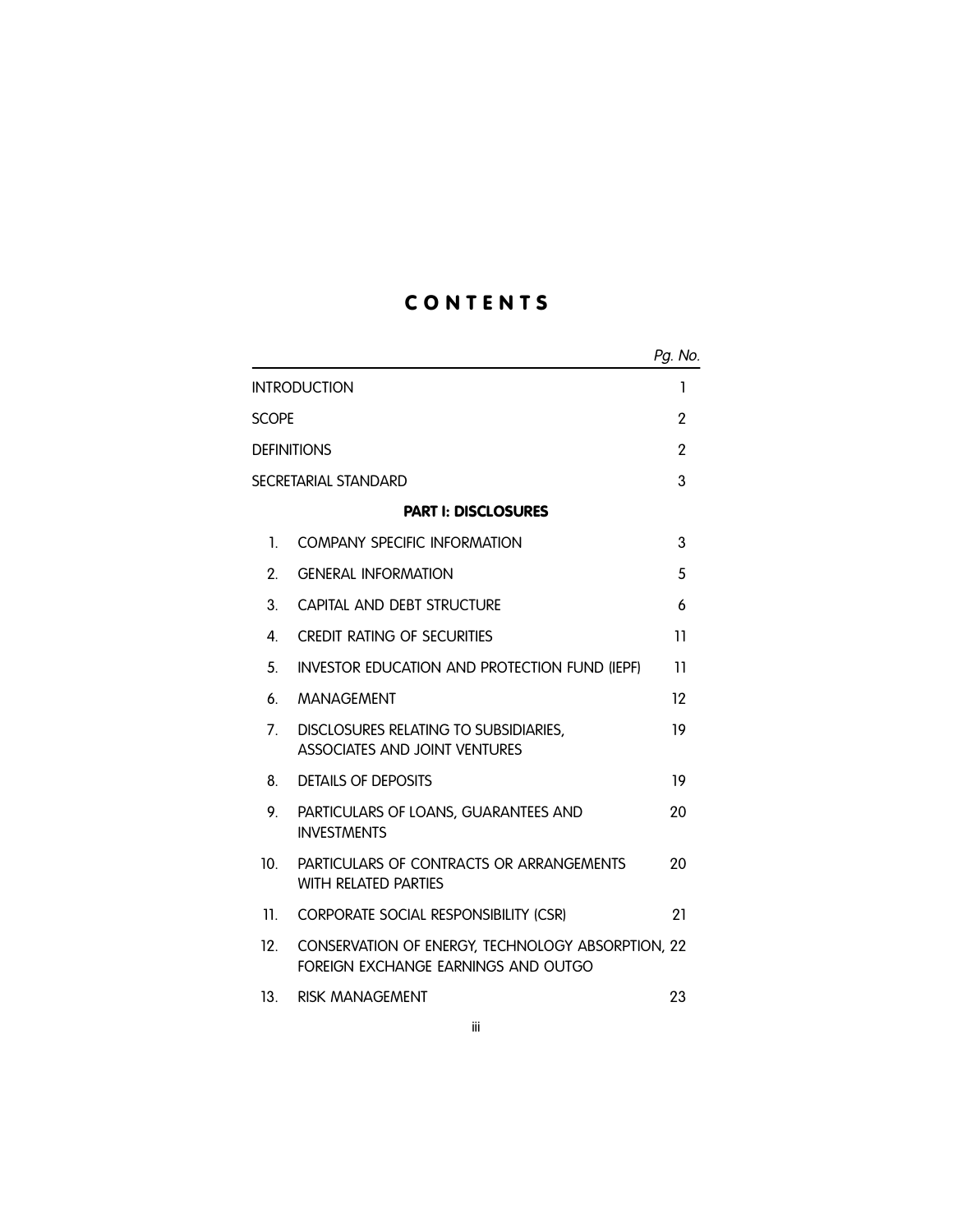| 14.                            | DETAILS OF ESTABLISHMENT OF VIGIL MECHANISM                                                                                          | 23 |
|--------------------------------|--------------------------------------------------------------------------------------------------------------------------------------|----|
| 15.                            | MATERIAL ORDERS OF JUDICIAL BODIES / REGULATORS                                                                                      | 23 |
| 16.                            | <b>AUDITORS</b>                                                                                                                      | 24 |
| 17 <sub>1</sub>                | SECRETARIAL AUDIT REPORT                                                                                                             | 24 |
| 18.                            | <b>EXPLANATIONS IN RESPONSE TO AUDITORS'</b><br><b>QUALIFICATIONS</b>                                                                | 24 |
| 19.                            | COMPLIANCE WITH SECRETARIAL STANDARDS                                                                                                | 24 |
| 20.                            | CORPORATE INSOLVENCY RESOLUTION PROCESS<br>INITIATED UNDER THE INSOLVENCY AND BANKRUPTCY<br>CODE, 2016 (IBC)                         | 24 |
| 21.                            | FAILURE TO IMPLEMENT ANY CORPORATE ACTION                                                                                            | 25 |
| 22.                            | <b>ANNUAL RETURN</b>                                                                                                                 | 25 |
| 23.                            | OTHER DISCLOSURES                                                                                                                    | 25 |
| 24.                            | ADDITIONAL DISCLOSURES UNDER LISTING<br><b>REGULATIONS</b>                                                                           | 25 |
| 25.                            | DISCLOSURES PERTAINING TO THE SEXUAL<br>HARASSMENT OF WOMEN AT THE WORKPLACE<br>(PREVENTION, PROHIBITION AND REDRESSAL)<br>ACT, 2013 | 27 |
|                                | <b>PART II: OTHER REQUIREMENTS</b>                                                                                                   |    |
| 26.                            | APPROVAL OF THE REPORT                                                                                                               | 28 |
| 27.                            | SIGNING OF THE REPORT                                                                                                                | 28 |
| 28.                            | <b>DISSEMINATION</b>                                                                                                                 | 29 |
| 29.                            | FILING AND SUBMISSION OF THE REPORT                                                                                                  | 29 |
| EFFECTIVE DATE                 |                                                                                                                                      |    |
| <b>ANNEXURES TO THE REPORT</b> |                                                                                                                                      |    |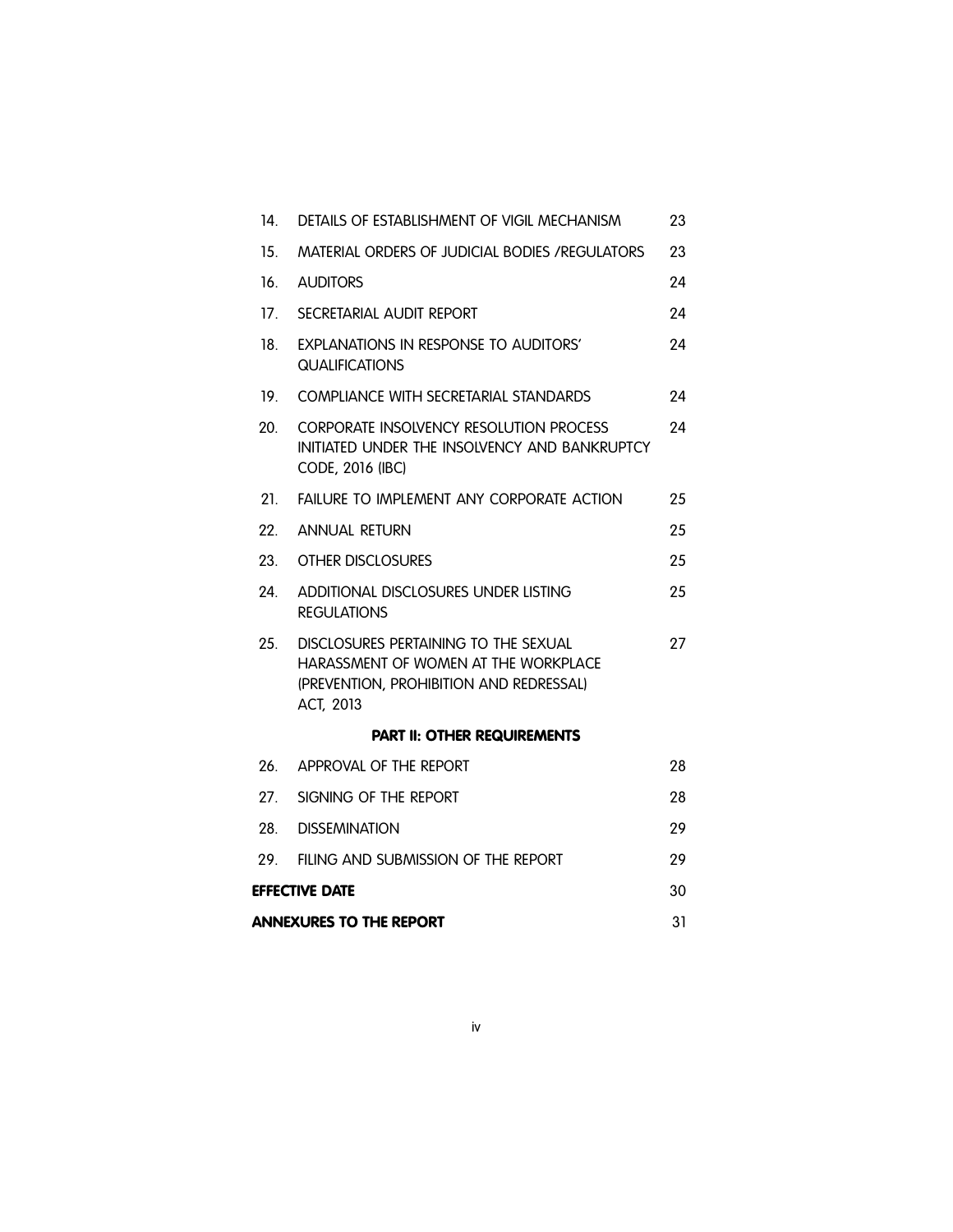## **SECRETARIAL STANDARD**

## **ON**

## **REPORT OF THE BOARD OF DIRECTORS**

This Standard is issued by the Council of the Institute of Company Secretaries of India and may be called the Secretarial Standard-4 (SS-4) on "Report of the Board of Directors".

Following is the text of SS-4.

## **(***In this Standard, the text set out in bold and normal type has equal authority and shall be read in the context thereof***.)**

#### **INTRODUCTION**

The Companies Act, 2013, requires the Board of Directors of every company to attach its report to the financial statements to be laid before the members at the annual general meeting.

The Board's Report is an important means of communication by the Board of Directors of a company with its stakeholders. The Board's Report provides the stakeholders with both financial and non-financial information, including the performance and prospects of the company, relevant changes in the management and capital structure, recommendations as to the distribution of profits, future and on-going programmes of expansion, modernisation and diversification, capitalisation of reserves, further issue of capital and other relevant information.

The Companies Act, 2013, mandates certain disclosures to be made in the Board's Report.

A listed company is also required to comply with certain additional requirements as stated under the Securities and Exchange Board of India (Listing Obligations and Disclosure Requirements) Regulations, 2015. Similarly, a company, whose securities are listed on an overseas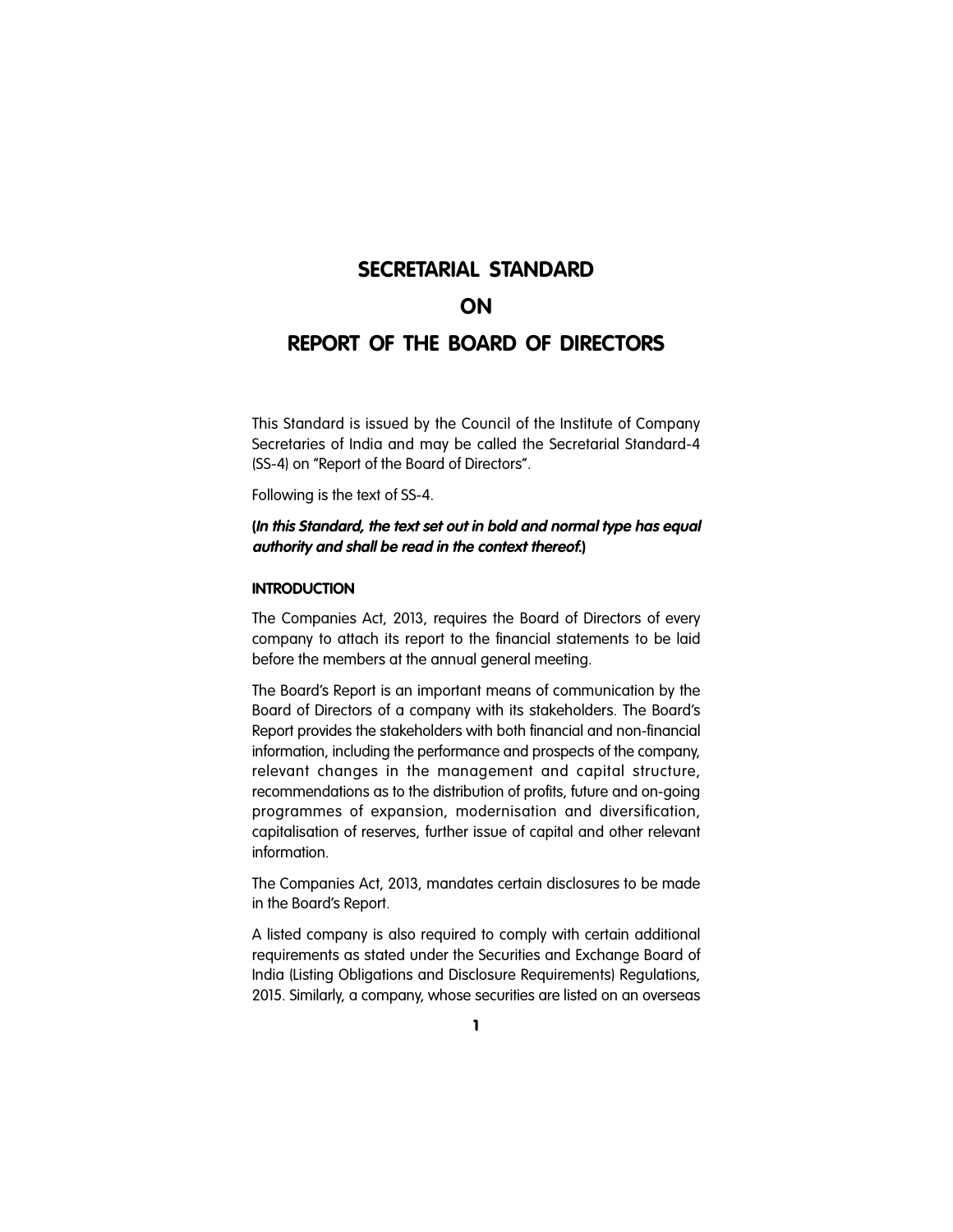stock exchange, is required to comply with additional requirements as may be specified by such stock exchange.

Further, a company which is regulated under other laws, may also be required to make additional disclosures in its Board's Report as stated in the respective applicable laws.

The Board's Report should be based on the company's standalone financial statement and not on the consolidated financial statement and should relate to the financial year for which such financial statement is prepared.

The Board's Report should avoid repetition of information. If any information is mentioned elsewhere in the financial statement, a reference thereof should be given in Board's Report instead of repeating the same.

#### **SCOPE**

This Standard prescribes a set of principles for making disclosures in the Report of the Board of Directors of a company and matters related thereto.

In case, a particular disclosure which is required to be made as per this Standard is not applicable to a particular company, the company need not disclose the same in the Board's Report except where the Standard requires specific disclosure in this respect.

The Board's Report of a One Person Company (OPC) and Small Company shall be prepared in the abridged form as prescribed by the Central Government.

This Standard is in conformity with the provisions of the Act. However, if due to subsequent changes in the Act, any part of this Standard becomes inconsistent with the Act, the provisions of the Act shall prevail.

Adherence to this Standard is recommendatory.

#### **DEFINITIONS**

The following terms are used in this Standard with the meaning specified: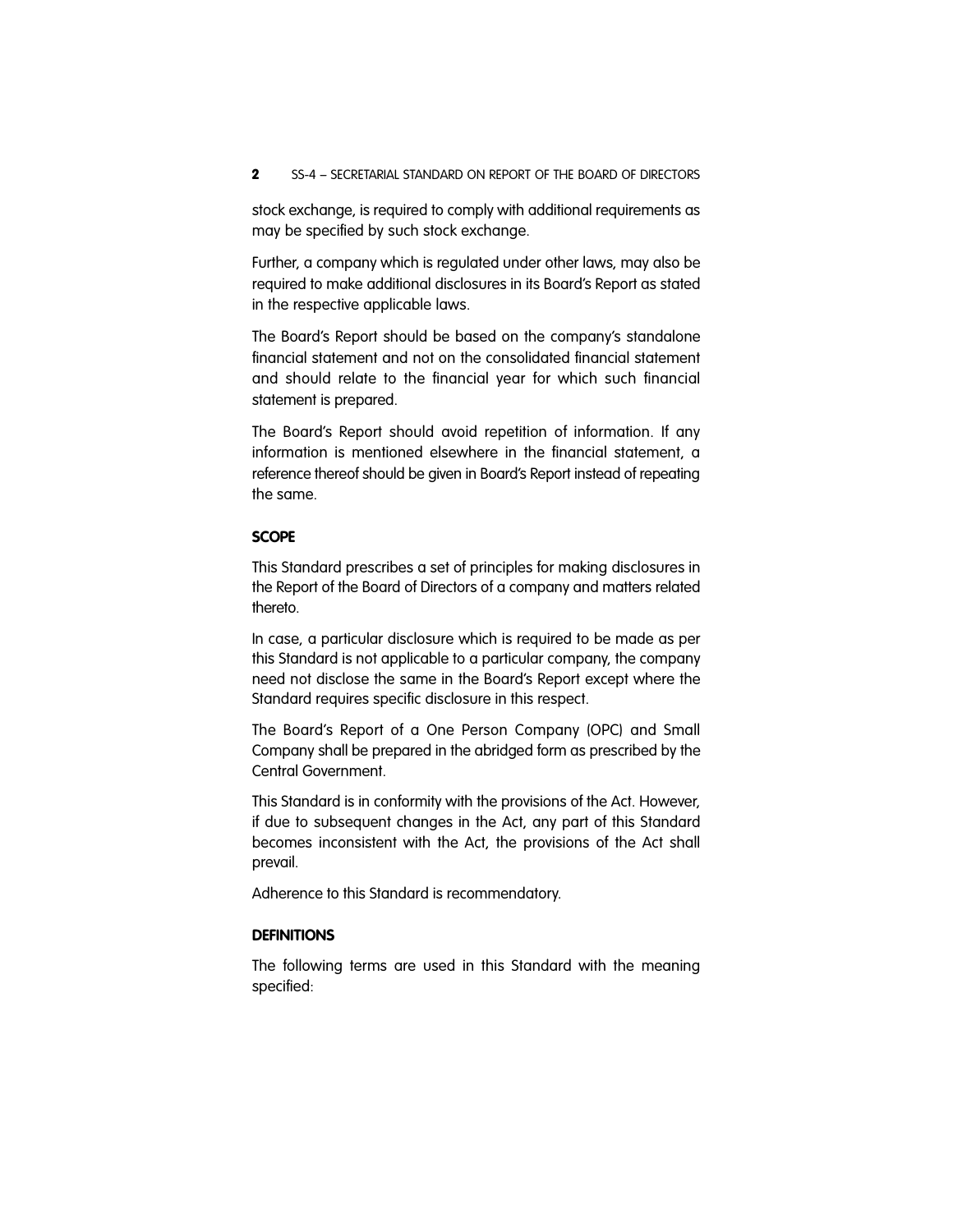"*Act*" means the Companies Act, 2013 (Act No. 18 of 2013) or any previous enactment thereof, or any statutory modification thereto or reenactment thereof and includes any Rules and Regulations framed thereunder.

"*Committee*" means a Committee of Directors mandatorily required to be constituted by the Board under the Act.

"*Listing Regulations*" means SEBI (Listing Obligations and Disclosure Requirements) Regulations, 2015, including any amendment thereto.

"*Report*" means Board's Report or the Report of the Board of Directors.

"*Specified Securities*" means the specified securities as defined in the Listing Regulations.

"*Year*" means the financial year to which the Board's Report relates.

Words and expressions used and not defined herein shall have the meaning respectively assigned to them under the Act.

#### **SECRETARIAL STANDARD**

#### **PART I: DISCLOSURES**

The Report shall, *inter alia*, include the following:

#### 1. COMPANY SPECIFIC INFORMATION

#### 1.1 Financial summary and highlights

## 1.2 Amount, if any, which the Board proposes to carry to any reserves

The amount proposed to be transferred to any reserves of the company. If no amount is proposed to be transferred to reserves, a statement to that effect shall be included.

#### 1.3 Dividend

a. The amount of dividend per share and the percentage thereof which the Board recommends for the year and the dividend distribution tax thereon. In case no dividend has been recommended by the Board, a statement to that effect shall be made.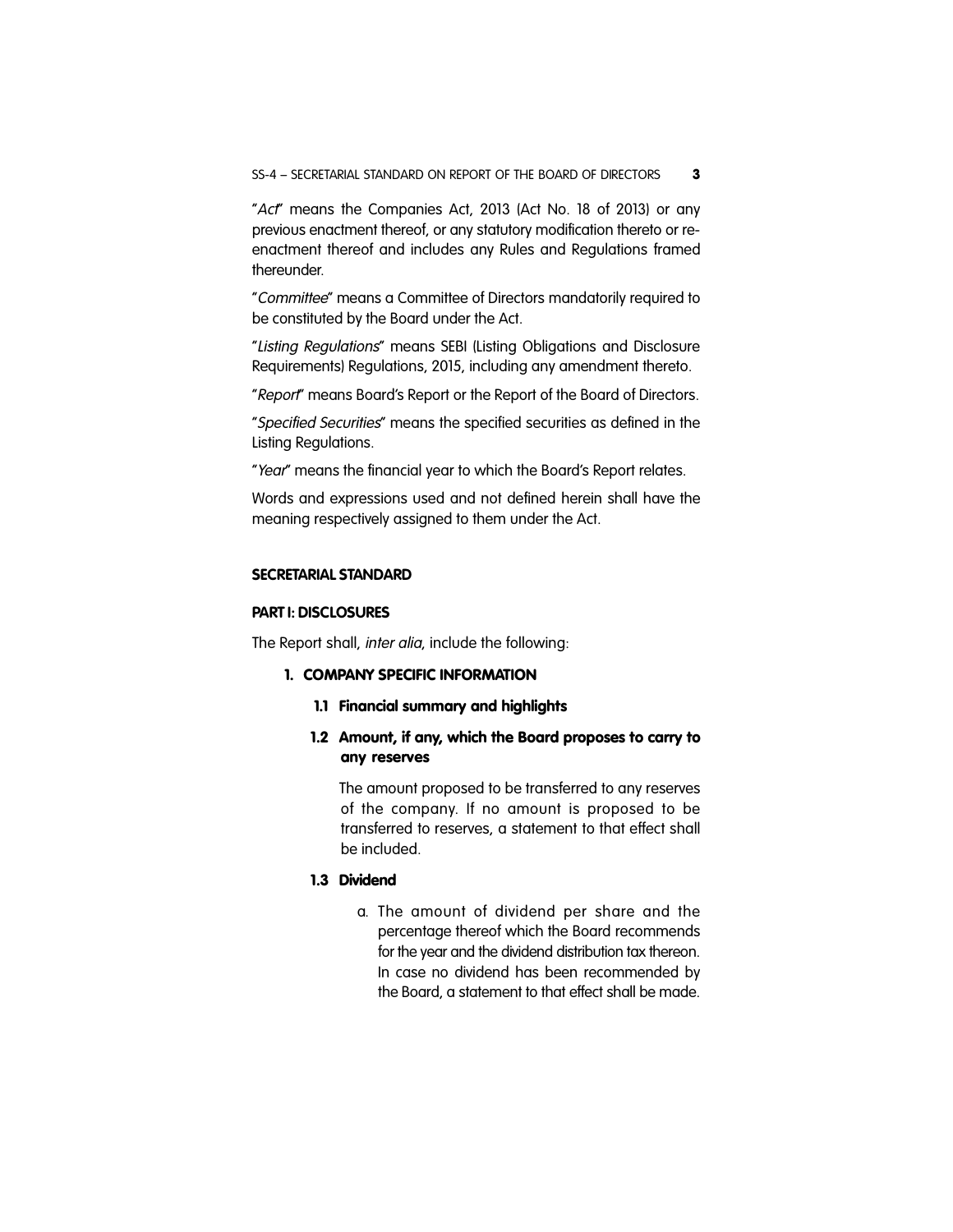- 4 SS-4 SECRETARIAL STANDARD ON REPORT OF THE BOARD OF DIRECTORS
	- b. The amount and the percentage of interim dividend declared, if any, during the year and the dividend distribution tax thereon.
	- c. The total amount of dividend for the year.
	- d. A statement on compliance with the Dividend Distribution Policy, if applicable, and the reasons for deviation and the rationale for additional parameters considered, if any.
	- e. Payment of dividend from reserves.

## 1.4 Major events occurred during the year

## a) State of the company's affairs

The state of affairs of the company shall, inter alia, include the following information –

- i. segment-wise position of business and its operations;
- ii. change in status of the company;
- iii. key business developments;
- iv. change in the financial year;
- v. capital expenditure programmes;
- vi. details and status of acquisition, merger, expansion, modernization and diversification;
- vii. developments, acquisition and assignment of material Intellectual Property Rights;
- viii. any other material event having an impact on the affairs of the company.

#### b) Change in the nature of business

In case the company has commenced any new business or discontinued/sold or disposed off any of its existing businesses or hived off any segment or division during the year, the Report shall disclose the details of the same highlighting the key focus areas.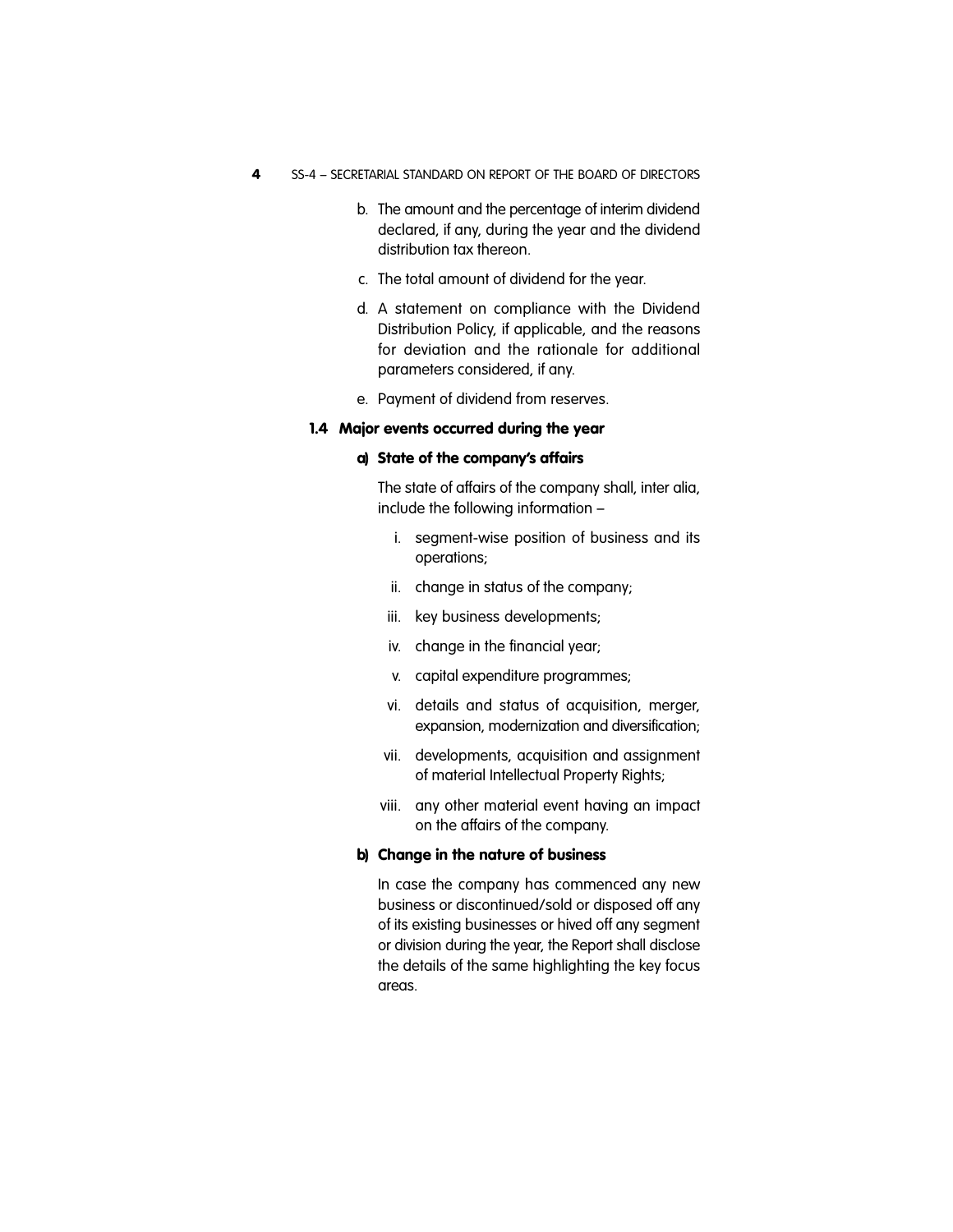## c) Material changes and commitments, if any, affecting the financial position of the company, having occurred since the end of the Year and till the date of the Report

The effect of such changes and commitments and an estimate of their financial impact shall also be disclosed in the Report. If evaluation of such an estimate cannot be made, a statement to that effect be made.

The causes for such material changes and commitments and the remedial measures taken shall also be disclosed.

The Report shall also disclose the information with respect to changes in external and internal environment including technical, legal and financial, strikes, lockouts and breakdowns affecting the business of the company.

#### 1.5 Details of revision of financial statement or the Report

In case the company has revised its financial statement or the Report in respect of any of the three preceding financial years either voluntarily or pursuant to the order of a judicial authority, the detailed reasons for such revision shall be disclosed in the Report of the year as well as in the Report of the relevant financial year in which such revision is made.

## 2. GENERAL INFORMATION

- 2.1 Overview of the industry and important changes in the industry during the last year;
- 2.2 External environment and economic outlook;
- 2.3 Induction of strategic and financial partners during the year; and
- 2.4 In case of a company, which has delisted its equity shares, during the year or till the date of the Report, the particulars of delisting activity giving details like price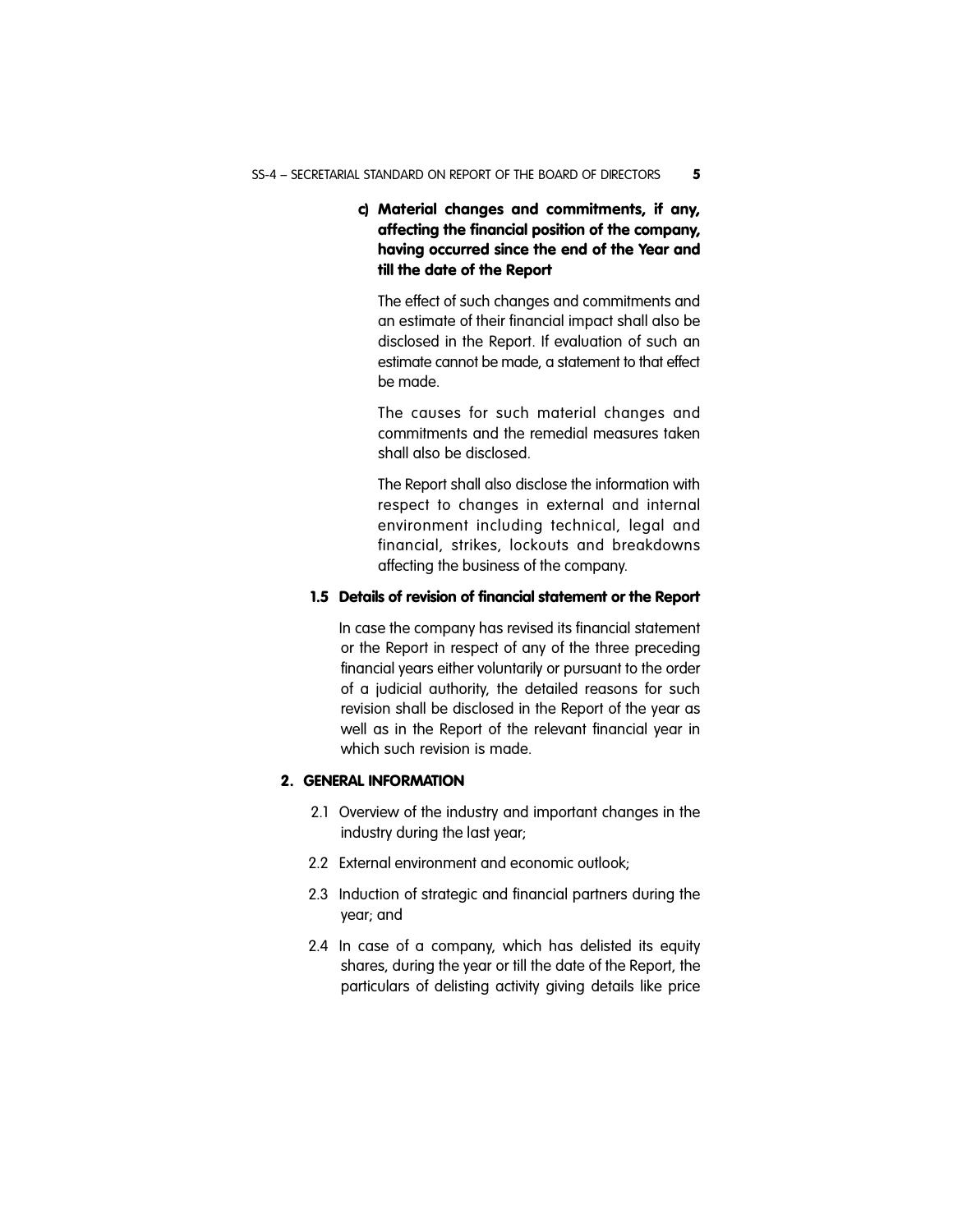6 SS-4 – SECRETARIAL STANDARD ON REPORT OF THE BOARD OF DIRECTORS

offered pursuant to delisting offer, offer period of delisting, number of shares tendered and accepted, total consideration paid and the holding of the Promoters in the company post delisting.

#### 3. CAPITAL AND DEBT STRUCTURE

## **Any changes in the capital structure of the company during the year, including the following:**

- (a) change in the authorised, issued, subscribed and paidup share capital;
- (b) reclassification or sub-division of the authorised share capital;
- (c) reduction of share capital or buy back of shares;
- (d) change in the capital structure resulting from restructuring; and
- (e) change in voting rights.

#### 3.1 Issue of shares or other convertible securities

During the year, if the company has issued any equity shares or preference shares or any securities which carry a right or option to convert such securities into shares, the disclosure shall include the following:

- (a) date of issue and allotment;
- (b) method of allotment (QIP, FPO, ADRs, GDRs, rights issue, bonus issue, preferential issue, private placement, conversion of securities, etc.);
- (c) issue price;
- (d) conversion price;
- (e) number of shares allotted or to be allotted in case the right or option is exercised by all the holders of such securities;
- (f) number of shares or securities allotted to the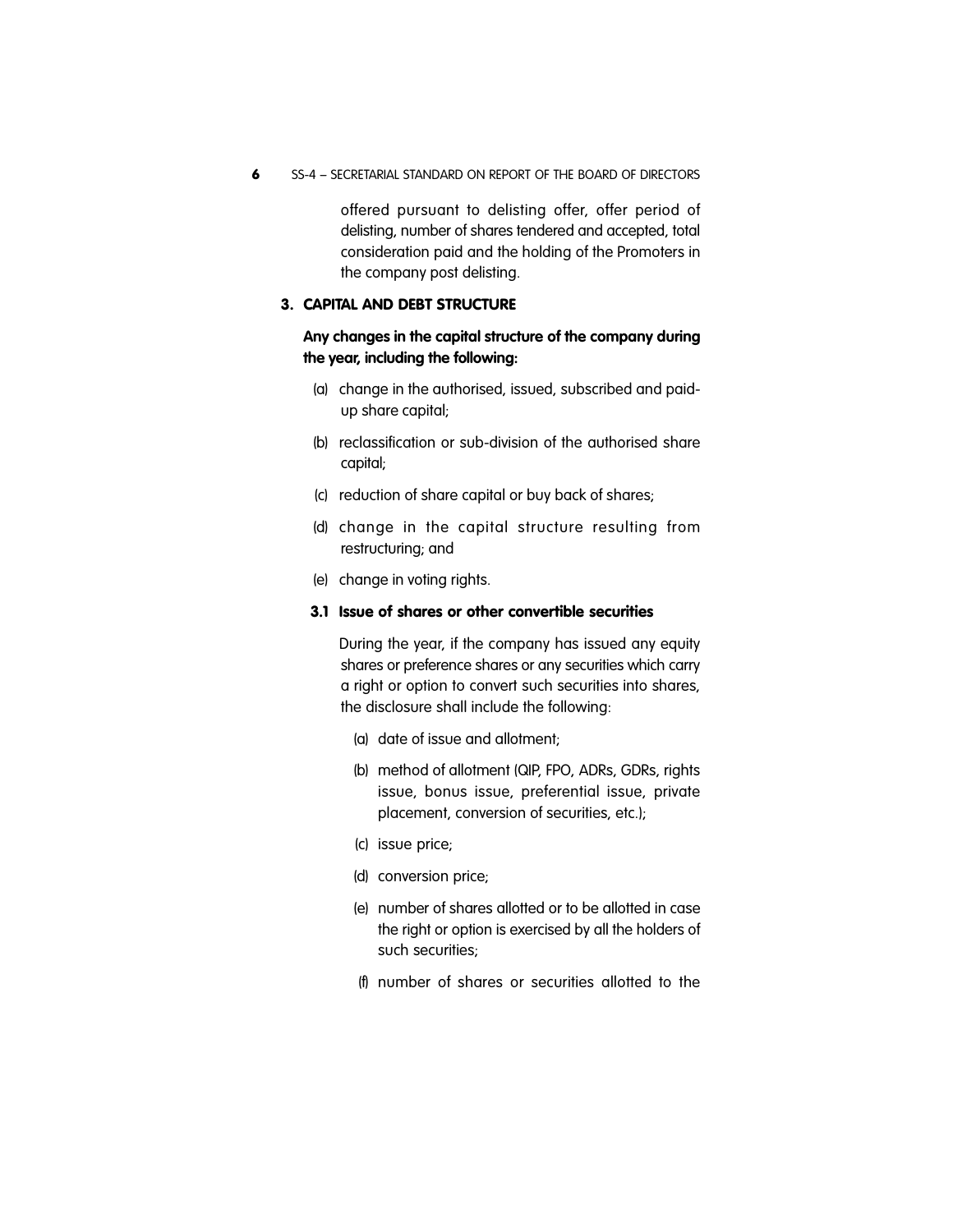promoter group (including shares represented by depository receipts);

(g) in case, shares or securities are issued for consideration other than cash, a confirmation that price was determined on the basis of a valuation report of a registered valuer.

#### 3.2 Issue of equity shares with differential rights

The disclosure shall include the following:

- (a) total number of shares allotted with differential rights;
- (b) details of the differential rights relating to voting rights and dividend;
- (c) percentage of the shares with differential rights to the total post issue equity share capital with differential rights issued at any point of time and percentage of voting rights which the equity share capital with differential voting rights shall carry to the total voting rights of the aggregate equity share capital;
- (d) price at which shares with differential rights have been issued;
- (e) particulars of Promoters, Directors or Key Managerial Personnel to whom shares with differential rights have been issued;
- (f) change in control, if any, in the company consequent to the issue of equity shares with differential voting rights;
- (g) diluted earnings per share pursuant to the issue of each class of shares, calculated in accordance with the applicable accounting standards;
- (h) pre and post issue shareholding pattern along with voting rights in the prescribed format.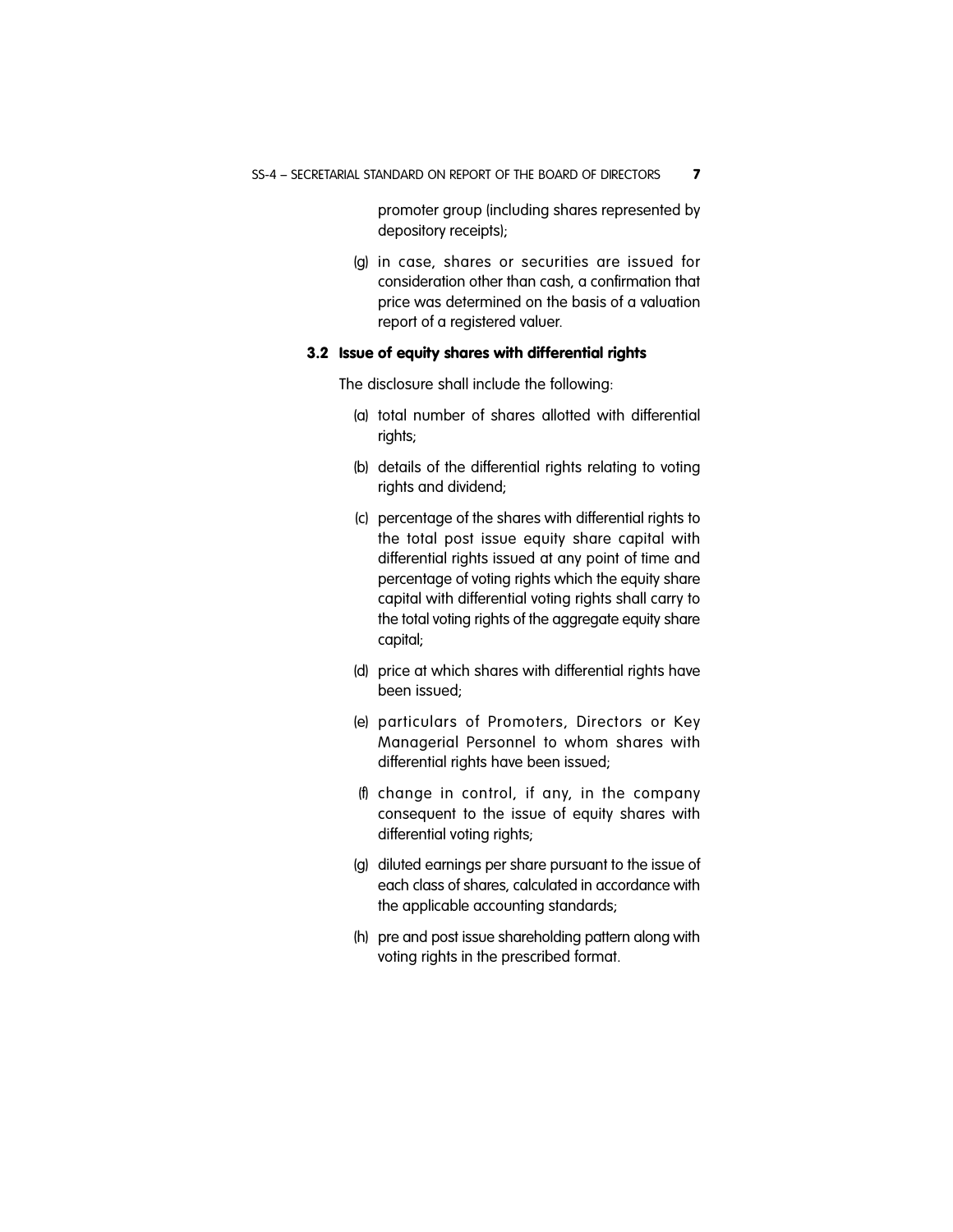8 SS-4 – SECRETARIAL STANDARD ON REPORT OF THE BOARD OF DIRECTORS

#### 3.3 Issue of Sweat Equity Shares

The disclosure shall include the following:

- (a) class of Directors or employees to whom sweat equity shares were issued;
- (b) class of shares issued as sweat equity shares;
- (c) number of sweat equity shares issued to the Directors, Key Managerial Personnel or other employees showing separately the number of such shares issued to them, if any, for consideration other than cash and the names of allottees holding one percent or more of the issued share capital;
- (d) reasons or justification for the issue;
- (e) principal terms and conditions for the issue, including pricing formula;
- (f) total number of shares arising as a result of the issue ;
- (g) percentage of the sweat equity shares to the total post issued and paid up share capital;
- (h) consideration, including consideration other than cash, received or benefit accrued to the company from the issue ;
- (i) diluted earnings per share pursuant to the issue.

#### 3.4 Details of Employee Stock Options

The disclosure shall include the following details of all the Employee Stock Options Scheme(s) implemented from time to time:

- (a) options granted;
- (b) options vested;
- (c) options exercised;
- (d) the total number of shares arising as a result of exercise of options;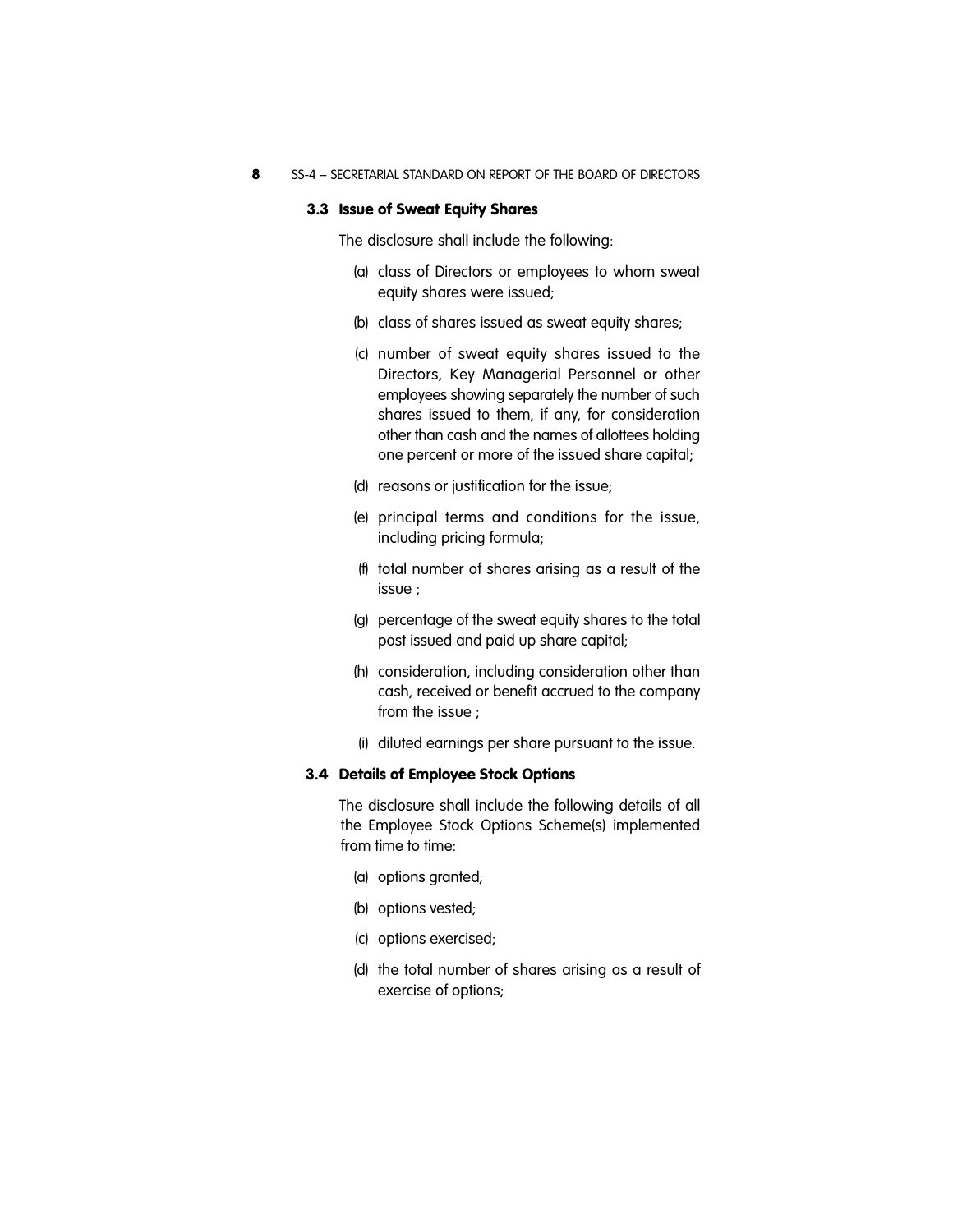- (e) options lapsed;
- (f) the exercise price;
- (g) variation in terms of options;
- (h) money realised by exercise of options;
- (i) total number of options in force;
- (j) employee wise details of options granted to:
	- (i) Key Managerial Personnel;
	- (ii) any other employee who receives a grant of options in any one year of options amounting to five percent or more of total options granted during that year;
	- (iii) identified employees who were granted options, during any one year, equal to or exceeding one percent of the issued capital, excluding outstanding warrants and conversions, of the company at the time of grant.
- (k) in case of a company whose shares are listed:
	- (i) any material change to the scheme and whether such scheme is in compliance with the SEBI (Share Based Employee Benefits) Regulations, 2014;
	- (ii) web-link of disclosures made on the website of the company, as required under SEBI (Share Based Employee Benefits) Regulations, 2014.
- 3.5 Shares held in trust for the benefit of employees where the voting rights are not exercised directly by the employees

The disclosure shall include the following:

(a) names of the employees who have not exercised the voting rights directly;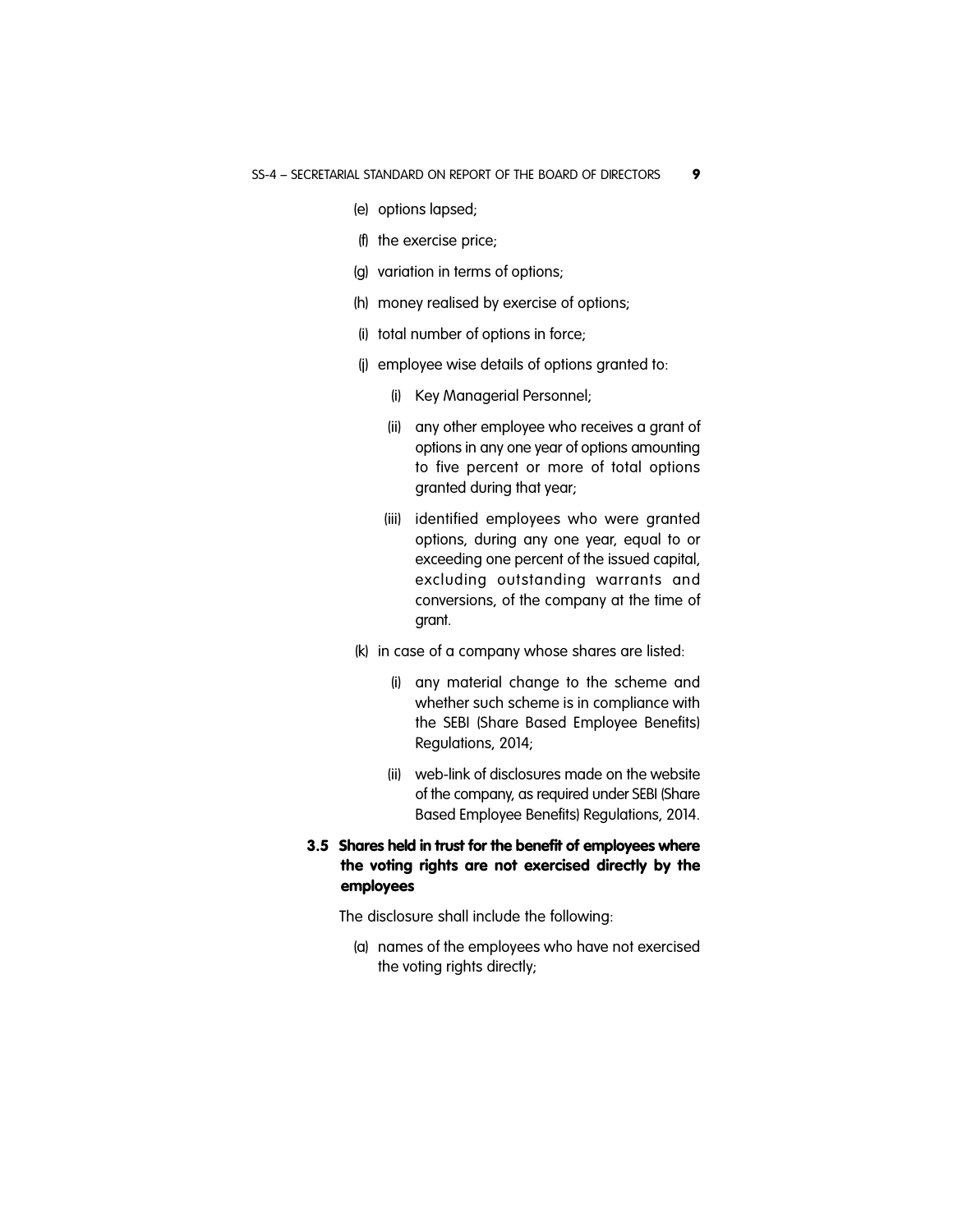- (b) reasons for not voting directly;
- (c) name of the person who is exercising such voting rights;
- (d) number of shares held by or in favour of such employees and the percentage of such shares to the total paid up share capital of the company;
- (e) date of the general meeting in which such voting power was exercised;
- (f) resolutions on which votes have been cast by persons holding such voting power;
- (g) percentage of such voting power to the total voting power on each resolution;
- (h) whether the votes were cast in favour of or against the resolution.

## 3.6 Issue of debentures, bonds or any non-convertible securities

The disclosure shall include the following:

- (a) date of issue and allotment of the securities;
- (b) number of securities;
- (c) whether the issue of the securities was by way of preferential allotment, private placement or public issue;
- (d) brief details of the debt restructuring pursuant to which the securities are issued;
- (e) issue price;
- (f) coupon rate;
- (g) maturity date;
- (h) amount raised.

## 3.7 Issue of warrants

The disclosure shall include the following: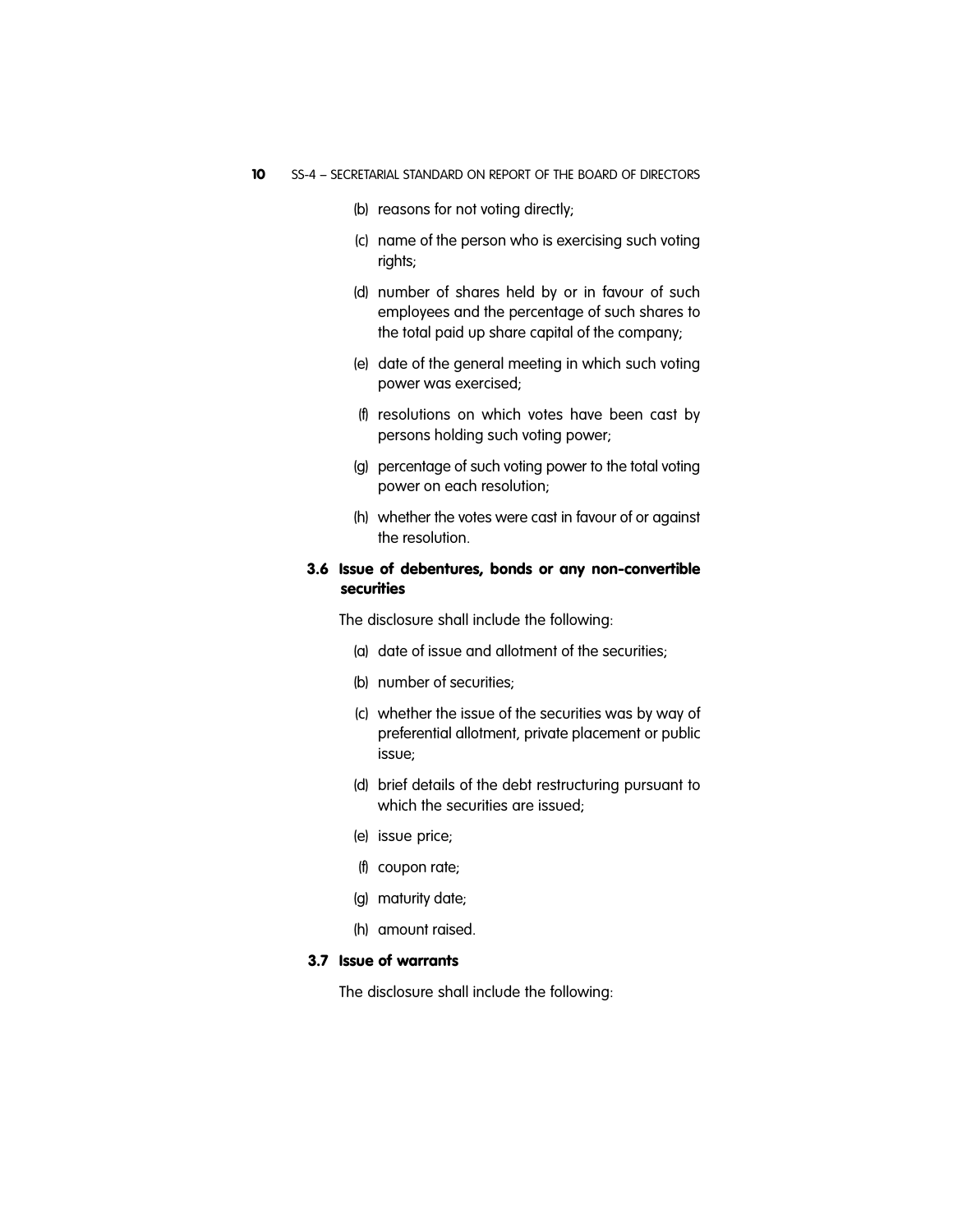- (a) date of issue and allotment of warrants;
- (b) number of warrants;
- (c) whether the issue of warrants was by way of preferential allotment, private placement, public issue;
- (d) issue price;
- (e) maturity date;
- (f) amount raised, specifically stating as to whether twenty five percent of the consideration has been collected upfront from the holders of the warrants;
- (g) terms and conditions of warrants including conversion terms.

### 4. CREDIT RATING OF SECURITIES

The disclosure shall include the following:

- (a) credit rating obtained in respect of various securities;
- (b) name of the credit rating agency;
- (c) date on which the credit rating was obtained;
- (d) revision in the credit rating;
- (e) reasons provided by the rating agency for a downward revision, if any.

#### 5. INVESTOR EDUCATION AND PROTECTION FUND (IEPF)

The disclosure shall include the following:

- (a) details of the transfer/s to the IEPF made during the year as mentioned below:
	- (i) amount of unclaimed/unpaid dividend and the corresponding shares;
	- (ii) redemption amount of preference shares;
	- (iii) amount of matured deposits, for companies other than banking companies, along with interest accrued thereon;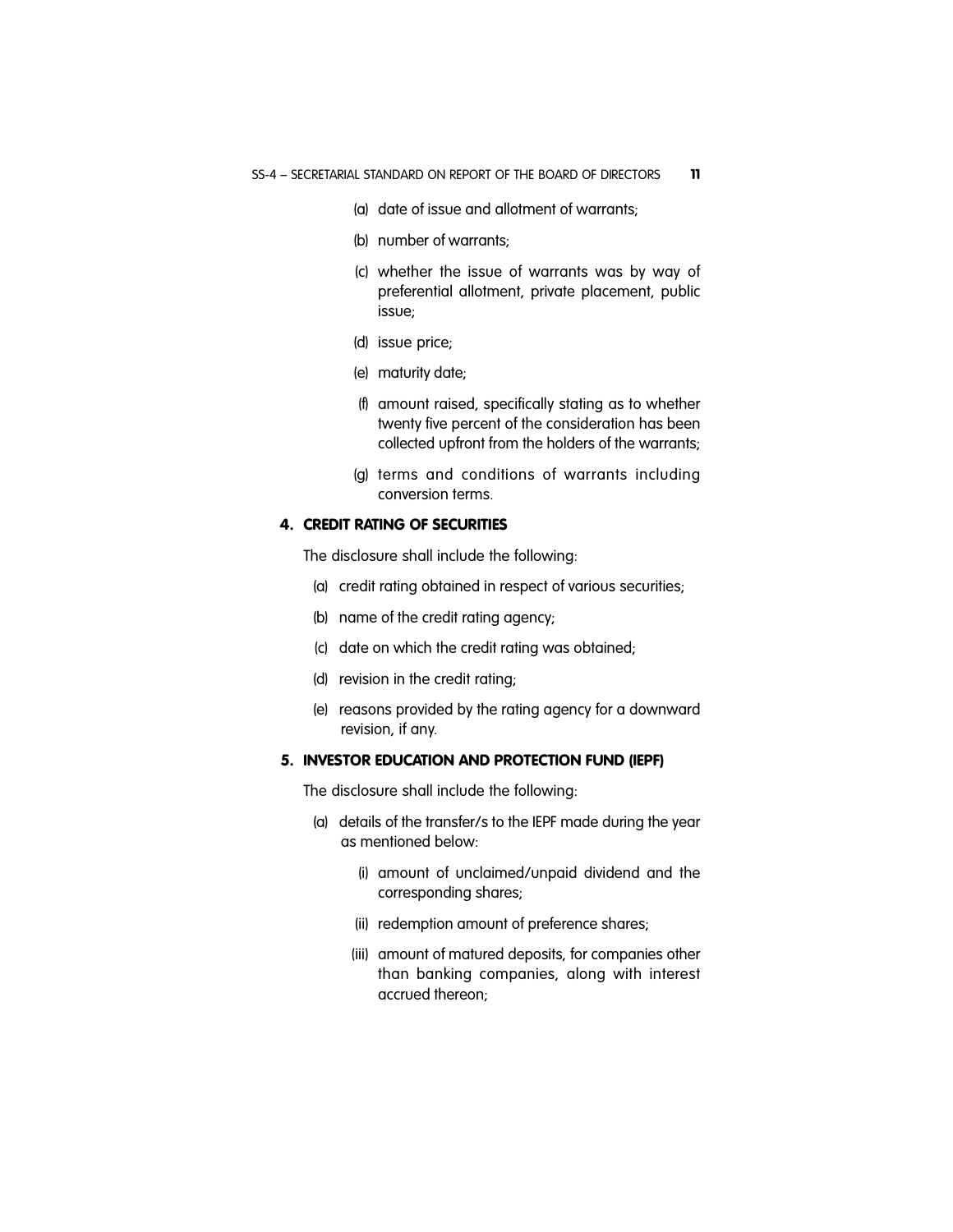- 12 SS-4 SECRETARIAL STANDARD ON REPORT OF THE BOARD OF DIRECTORS
	- (iv) amount of matured debentures along with interest accrued thereon;
	- (v) application money received for allotment of any securities and due for refund along with interest accrued;
	- (vi) sale proceeds of fractional shares arising out of issuance of bonus shares, merger and amalgamation;
	- (b) details of the resultant benefits arising out of shares already transferred to the IEPF;
	- (c) year wise amount of unpaid/unclaimed dividend lying in the unpaid account upto the Year and the corresponding shares, which are liable to be transferred to the IEPF, and the due dates for such transfer;
	- (d) the amount of donation, if any, given by the company to the IEPF;
	- (e) such other amounts transferred to the IEPF, if any, during the year.

#### 6. MANAGEMENT

#### 6.1 Directors and Key Managerial Personnel

The disclosure shall include the following:

- (a) names of the persons who have been appointed / ceased to be Directors and/or Key Managerial Personnel of the company:
	- (i) during the year;
	- (ii) after the end of the year and up to the date of the Report;
- (b) mode of such appointment/cessation;
- (c) names of the Directors retiring by rotation at the ensuing annual general meeting and whether or not they offer themselves for re-appointment.

In case the company operates in a specific sector where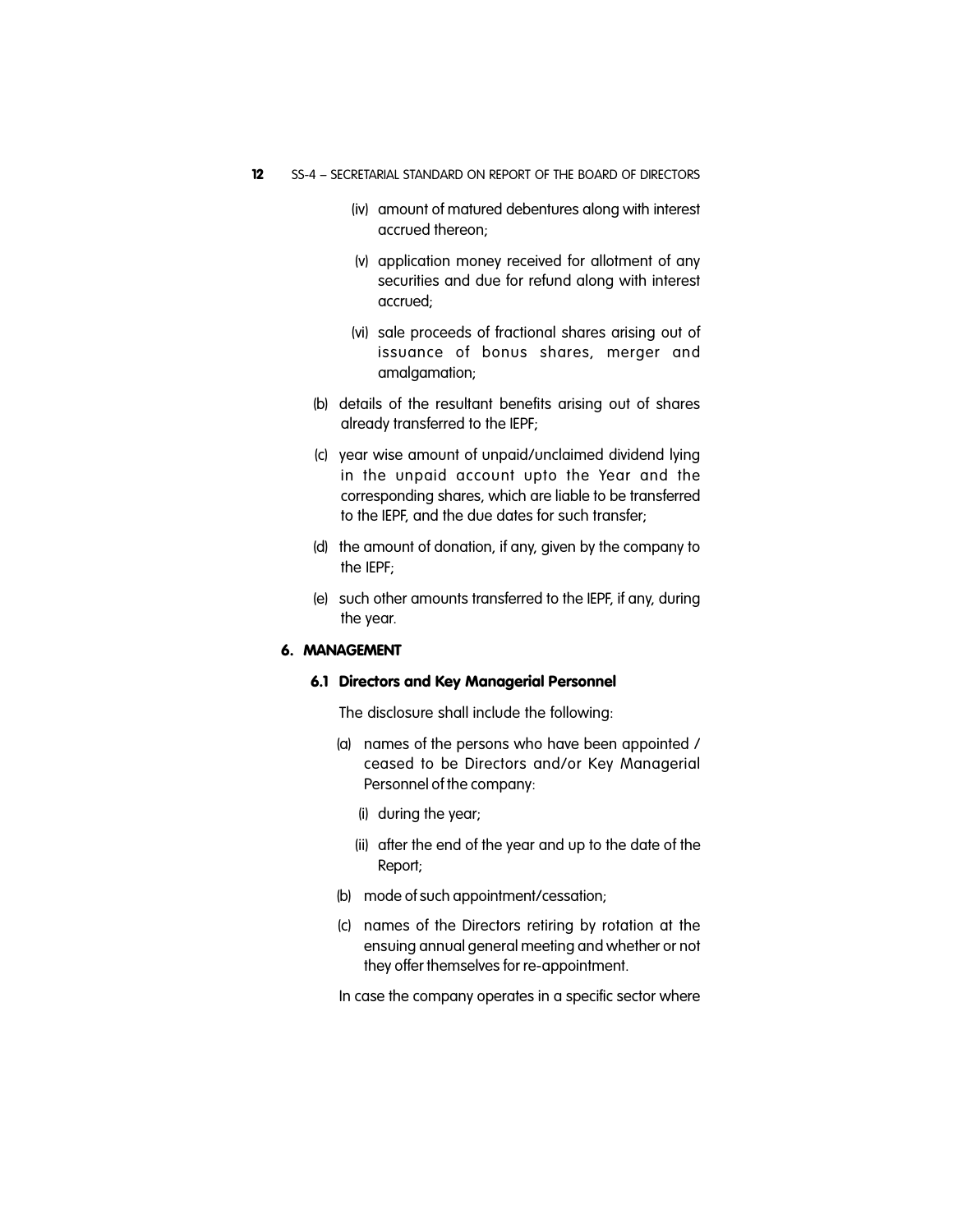approval of any regulatory authority is required before the appointment of a Director/ Key Managerial Personnel, the Report shall also state whether the company has obtained the approval of such regulatory authority.

#### 6.2 Independent Directors

The disclosure shall include the following:

- (a) in case of appointment of Independent Directors, the justification for choosing the proposed appointees for appointment as Independent Directors; and
- (b) in case of re-appointment after completion of the first term, the rationale for such re-appointment.

#### 6.3 Declaration by Independent Directors and statement on compliance of code of conduct

The Report shall include a statement:

- (a) that necessary declaration with respect to independence has been received from all the Independent Directors of the company;
- (b) that the Independent Directors have complied with the Code for Independent Directors prescribed in Schedule IV to the Act.

If the company has formulated a Code of Conduct for Directors and senior management personnel, the Report shall also include a statement on compliance of such Code.

#### 6.4 Board Meetings

The number and dates of meetings of the Board held during the year shall be disclosed in the Report.

## 6.5 Committees

The Report shall disclose:

(a) Composition of Committees constituted by the Board under the Act and the Listing Regulations as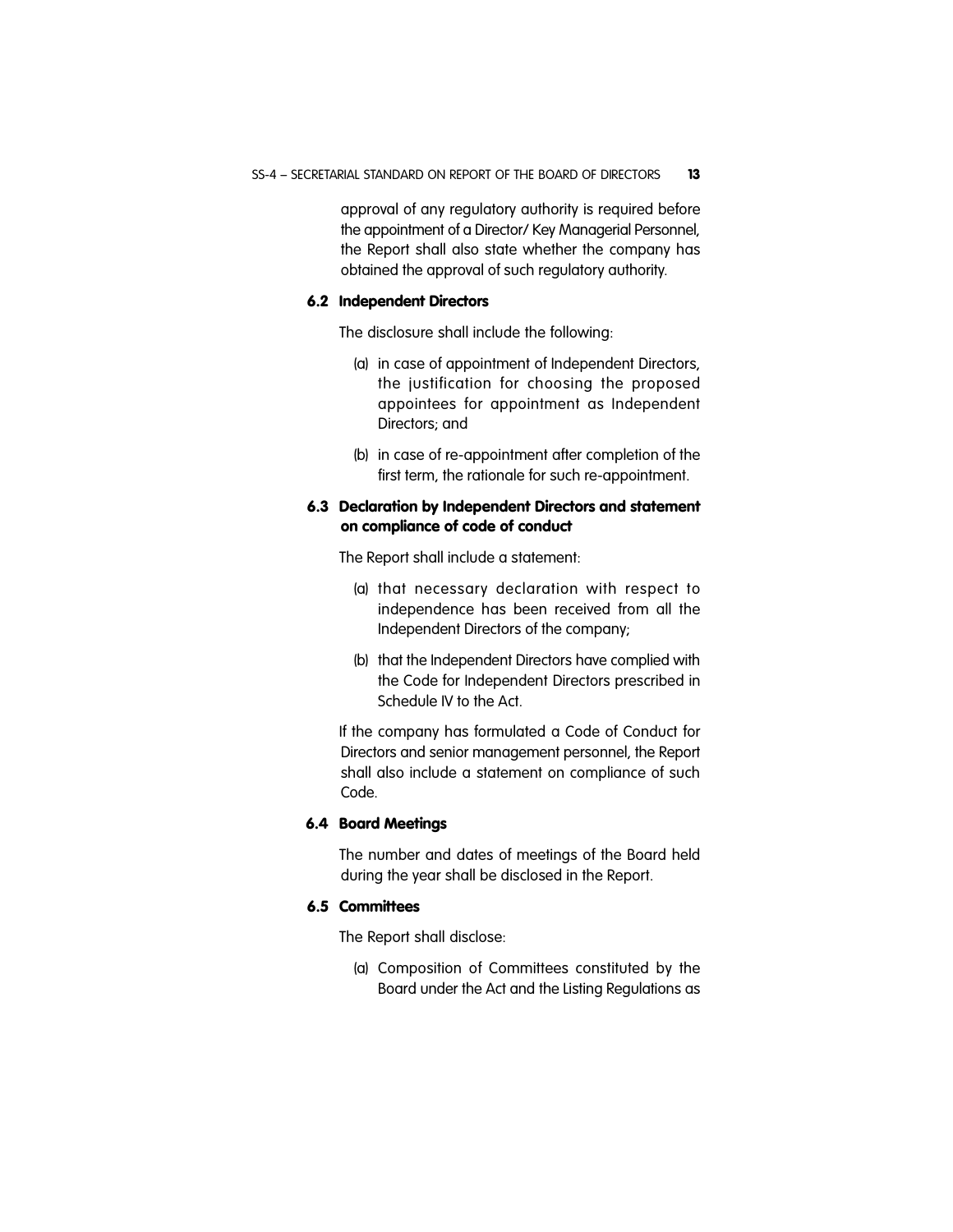well as changes in their composition, if any, during the year;

(b) The number and dates of meetings of such committees held during the year.

#### 6.6 Recommendations of Audit Committee

Where the Board has not accepted any recommendation of the Audit Committee, a statement to that effect shall be disclosed in the Report along with the reasons for such non-acceptance.

## 6.7 Company's Policy on Directors' appointment and remuneration

The Report of every listed public company and other prescribed class of companies shall disclose company's policy on directors' appointment and remuneration and the criteria for determining qualifications, positive attributes and independence of a Director. Where the said policy is available on the website of the company, it would be sufficient to disclose salient features of such policy, any change therein and the web-link at which the complete policy is available.

#### 6.8 Board Evaluation

The Report of every listed company and other prescribed class of public companies shall include a statement indicating the manner in which formal annual evaluation of the performance of the Board, its Committees and of individual Directors has been made.

## 6.9 Remuneration of Directors and Employees of Listed **Companies**

The following disclosures, shall be made, either in the Report or by way of an annexure thereto:

- (a) the number of permanent employees on the rolls of the company;
- (b) the ratio of remuneration of each Director to the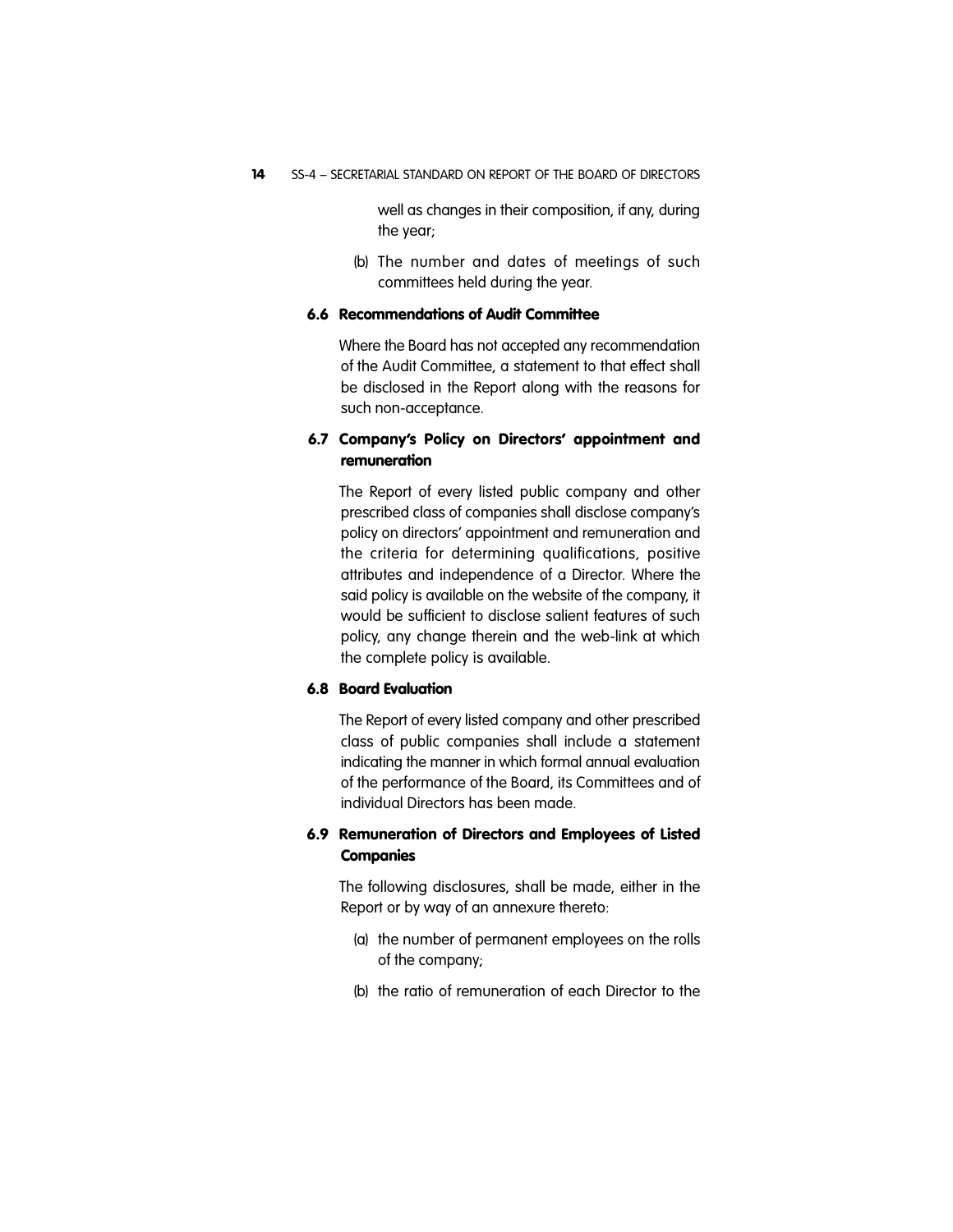median remuneration of the employees of the company for the year;

[The expression "median" means the numerical value separating the higher half of a population from the lower half and the median of a finite list of numbers may be found by arranging all the observations from lowest value to highest value and picking the middle one; (ii) if there is an even number of observations, the median shall be the average of the two middle values.]

- (c) the percentage increase in remuneration of each Director, Chief Financial Officer, Chief Executive Officer, Company Secretary or Manager, if any, in the year;
- (d) the percentage increase in the median remuneration of employees in the year;

[The expression "Remuneration" means any money or its equivalent given or passed to an employee for services rendered by him and includes perquisites under the Income tax Act.]

- (e) average percentile increase already made in the salaries of employees other than managerial personnel in the last year and its comparison with the percentile increase in the managerial remuneration and justification thereof and whether there are any exceptional circumstances for increase in the managerial remuneration;
- (f) affirmation that the remuneration is as per the remuneration policy of the company.

In addition to the above, the Report shall include a statement indicating:

(a) names of top ten employees of the company in terms of remuneration drawn.

Employees who have resigned / retired during the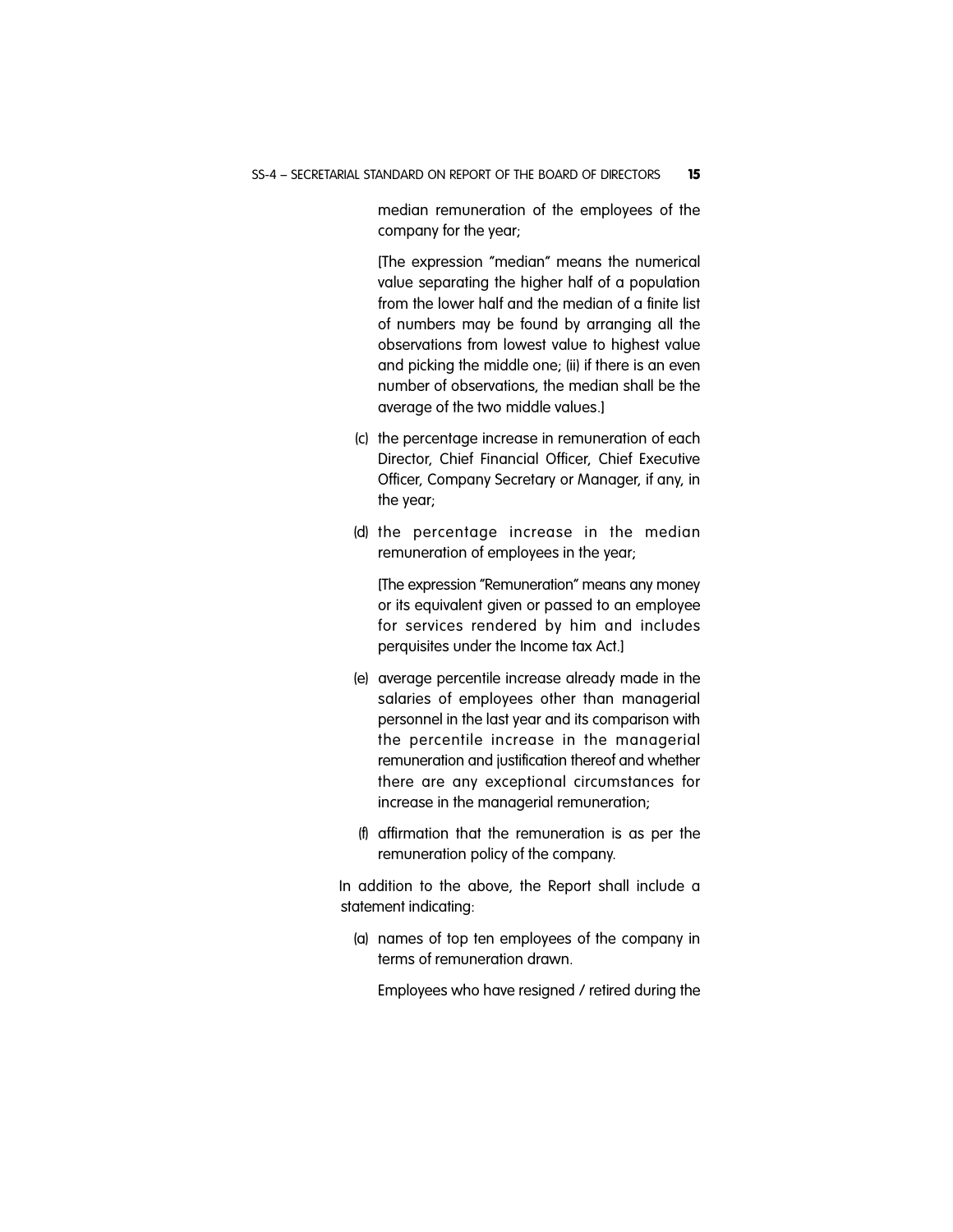16 SS-4 - SECRETARIAL STANDARD ON REPORT OF THE BOARD OF DIRECTORS

year shall also be considered for this purpose. In case of companies having less than ten employees, such statement shall include details of all employees.

- (b) name of every employee who:
	- (i) if employed throughout the year, was in receipt of remuneration not less than one crore and two lakh rupees in the aggregate;
	- (ii) if employed for a part of the year, was in receipt of remuneration not less than eight lakh and fifty thousand rupees per month in the aggregate;
	- (iii) if employed throughout the year or part thereof, was in receipt of remuneration which is in excess of that drawn by the Managing Director or Whole-time Director or Manager and who holds by himself or along with his spouse and dependent children, not less than two percent of the equity shares of the company.

The aforesaid statement shall also indicate the following:

- (a) designation of the employee;
- (b) remuneration received;
- (c) nature of employment, whether contractual or otherwise;
- (d) qualifications and experience of the employee;
- (e) date of commencement of employment;
- (f) the age of such employee;
- (g) the last employment held by such employee before joining the company;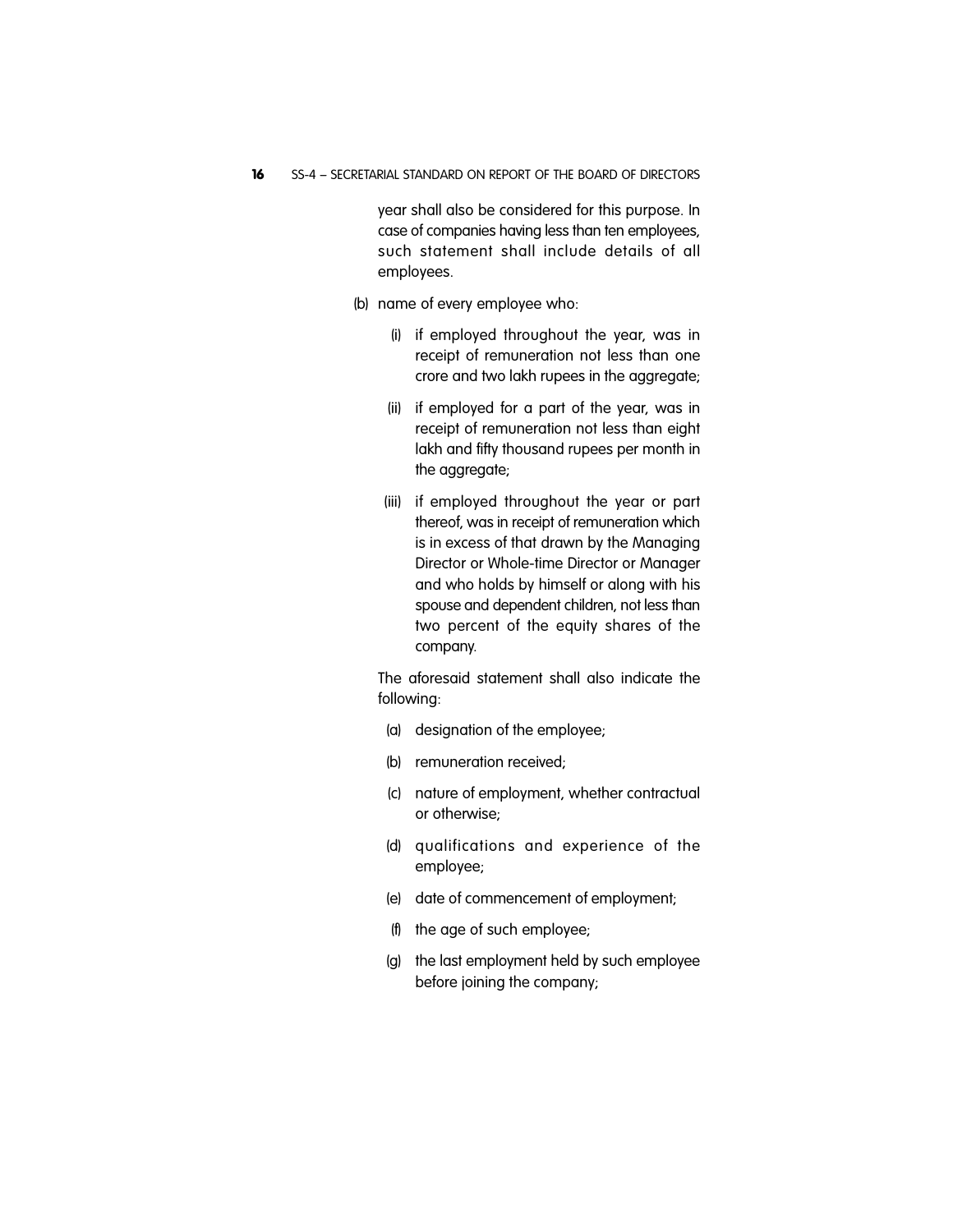- (h) the percentage of equity shares held by the employee along with his spouse and dependent children, if such shareholding is not less than two percent of the total equity shares;
- (i) whether any such employee is a relative of any Director or Manager of the company and if so, the name of such Director or Manager.

Particulars of employees posted and working in a country outside India, not being Directors or their relatives, drawing more than sixty lakh rupees per year or five lakh rupees per month, as the case may be, as may be decided by the Board, need not be circulated to the members in the Report, but such particulars shall be filed with the Registrar of Companies while filing the financial statement and the Report.

## 6.10 Remuneration received by Managing/Whole time Director from holding or subsidiary company

In case the Managing/Whole time Director of the company is in receipt of any commission from the company, and also receives any remuneration or commission from its holding company or subsidiary company, details of such remuneration or commission shall be disclosed in the Report.

## **6.11 Directors' Responsibility Statement**

The Report shall include a Directors' Responsibility Statement stating the following:

- (a) in the preparation of the annual accounts, the applicable accounting standards had been followed along with proper explanation relating to material departures;
- (b) the Directors had selected such accounting policies and applied them consistently and made judgments and estimates that are reasonable and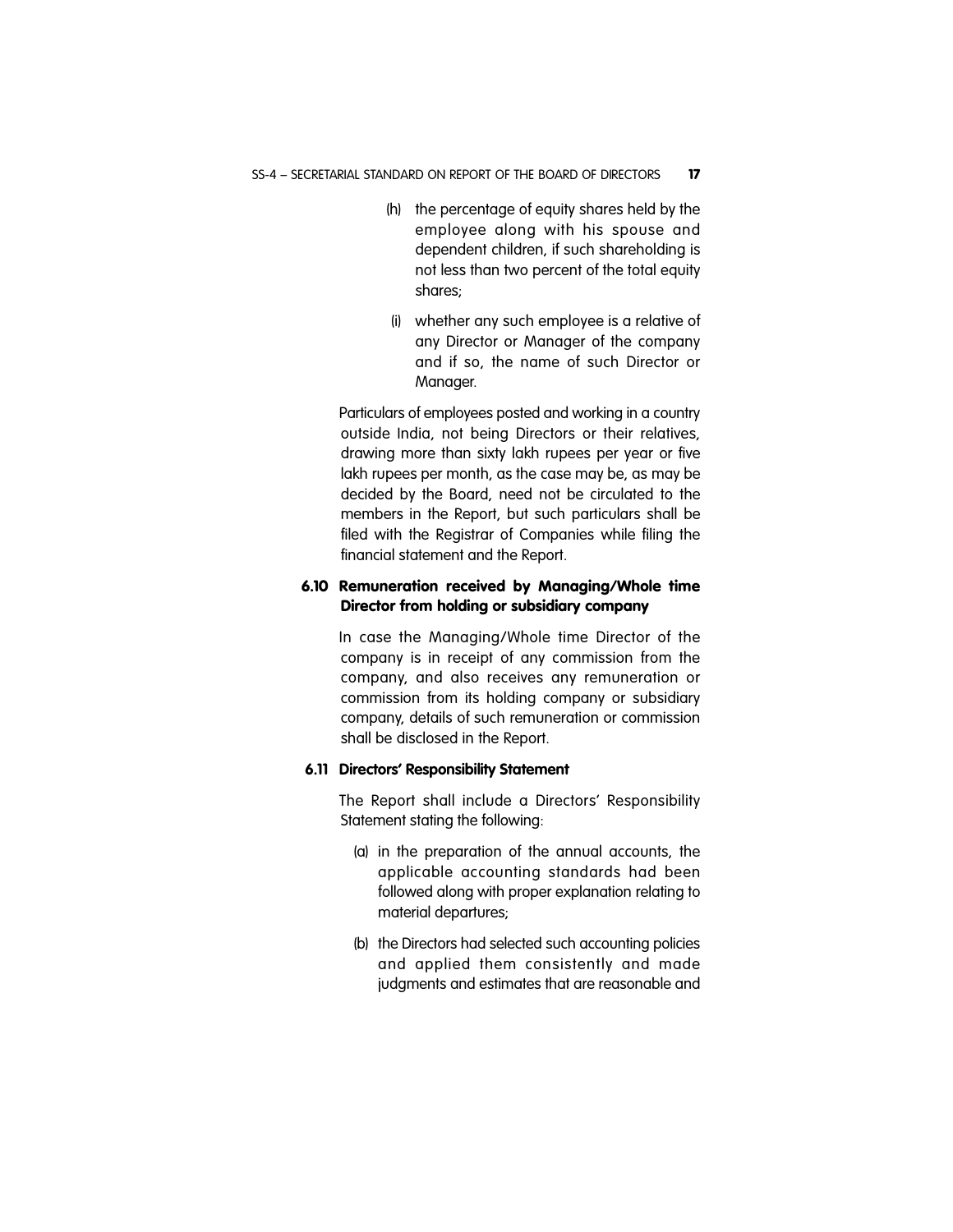18 SS-4 - SECRETARIAL STANDARD ON REPORT OF THE BOARD OF DIRECTORS

prudent so as to give a true and fair view of the state of affairs of the company at the end of the year and of the profit and loss of the company for that period;

- (c) the Directors had taken proper and sufficient care for the maintenance of adequate accounting records in accordance with the provisions of the Act for safeguarding the assets of the company and for preventing and detecting fraud and other irregularities;
- (d) the Directors had prepared the annual accounts on a going concern basis;
- (e) the Directors had devised proper systems to ensure compliance with the provisions of all applicable laws and that such systems are adequate and operating effectively;
- (f) the Directors, in case of a listed company, had laid down internal financial controls to be followed by the company and that such internal financial controls are adequate and operating effectively.

## 6.12 Internal Financial Controls

Details in respect of adequacy of internal financial controls with reference to the financial statement.

#### **6.13 Frauds reported by the Auditor**

The following details of frauds reported by the Auditor (Statutory Auditor, Secretarial Auditor or Cost Auditor) to the Audit Committee/ Board, as the case may be, and the frauds reported to the Central Government shall be disclosed in the Report:

- (a) nature of fraud with description;
- (b) approximate amount involved;
- (c) parties involved, if remedial action not taken;
- (d) remedial action taken to prevent occurrence of such frauds in future.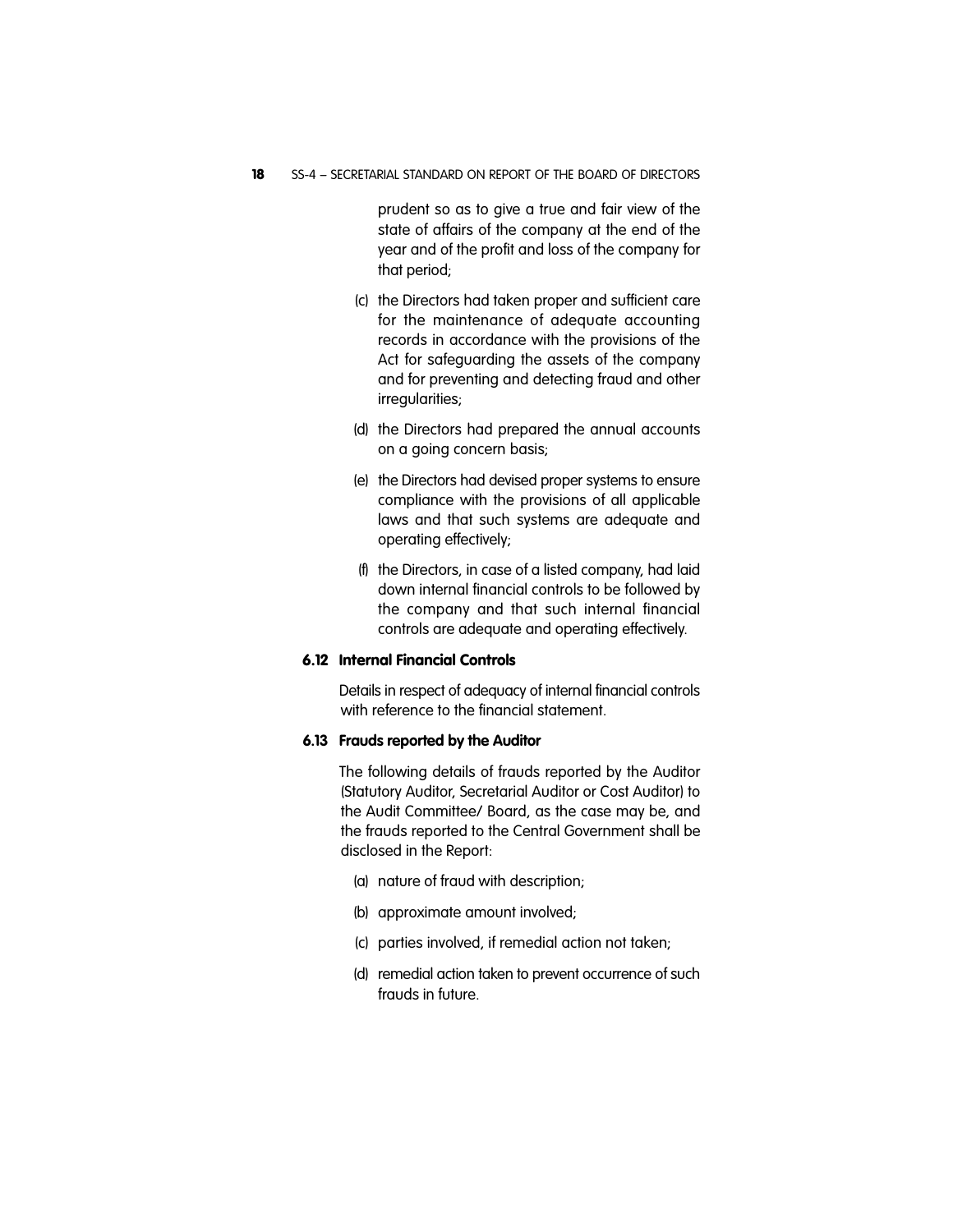If no fraud is reported by the Auditor, a statement to this effect shall be given in the Report.

## 7. DISCLOSURES RELATING TO SUBSIDIARIES, ASSOCIATES AND JOINT VENTURES

## 7.1 Report on performance and financial position of the subsidiaries, associates and joint ventures

In case of companies having subsidiaries, associates and joint ventures, the Report shall include a separate section highlighting the performance of each of the subsidiaries, associates and joint venture companies and their contribution to the overall performance of the company.

## 7.2 Companies which have become or ceased to be subsidiaries, associates and joint ventures

During the year or at any time after the closure of the year and till the date of the Report, if the company has acquired or formed any new subsidiary, associate or joint venture, details of such companies shall be disclosed. Where any of the subsidiaries, associates or joint ventures of the company has ceased to be a subsidiary, associate or joint venture on account of sale of shares, amalgamation, or by any other manner, then, the names of such companies along with the manner of such cessation shall also be disclosed in the Report.

Companies which have listed their specified securities shall also state in the Report the name of its material subsidiary as per the Listing Regulations. If such material subsidiary has sold, disposed of and leased assets of more than twenty percent of the assets of the material subsidiary on an aggregate basis during a year then details of such sale shall be disclosed.

## 8. DETAILS OF DEPOSITS

The disclosure shall include the following:

(a) details of deposits accepted during the year;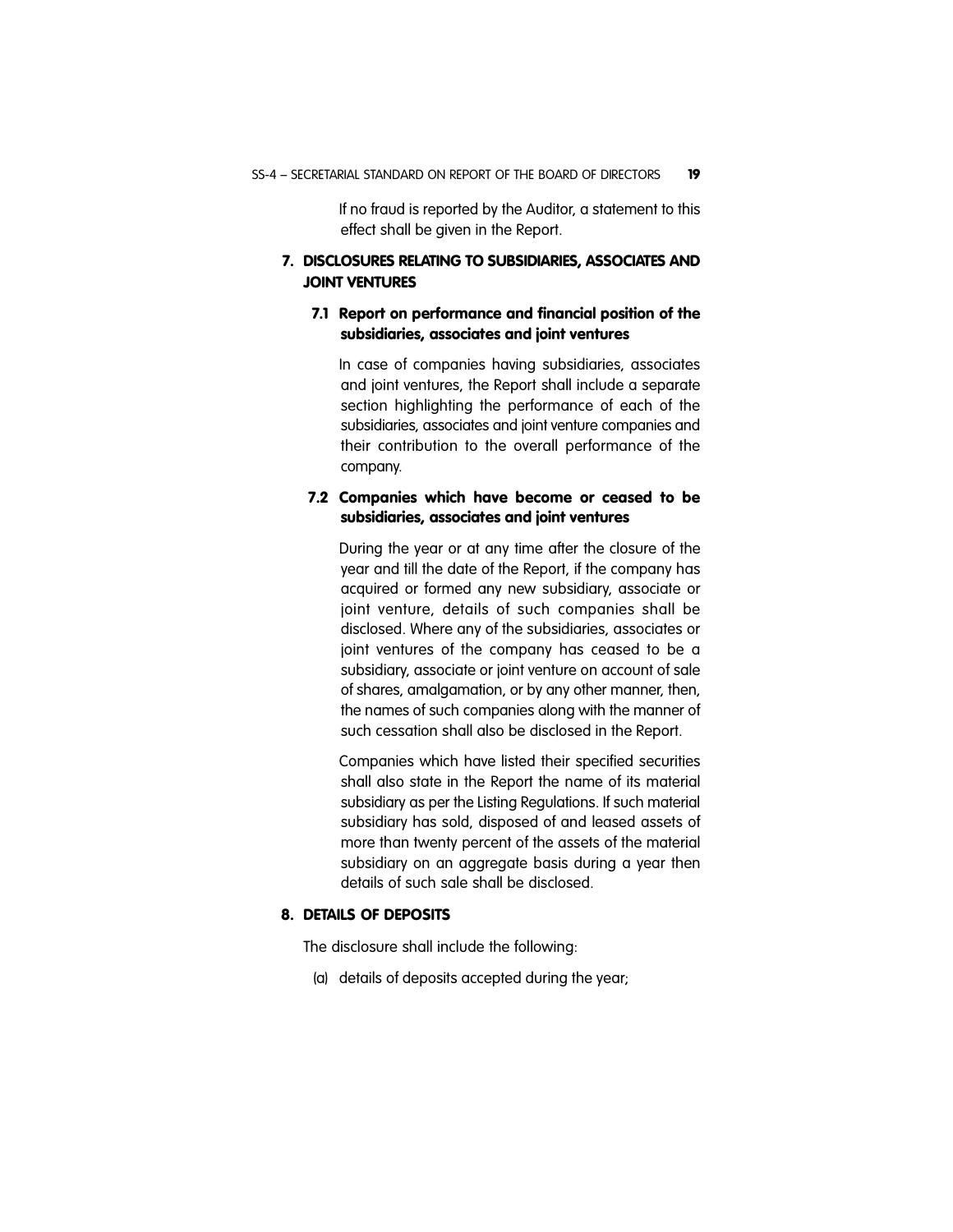- 20 SS-4 SECRETARIAL STANDARD ON REPORT OF THE BOARD OF DIRECTORS
	- (b) deposits remaining unpaid or unclaimed as at the end of the year;
	- (c) whether there has been any default in repayment of deposits or payment of interest thereon during the year and if so, the number of such cases and the total amount involved:
		- (i) at the beginning of the year;
		- (ii) maximum during the year (i.e. highest number of cases pending repayment of deposits or interest during the year and maximum amount that was due);
		- (iii) at the end of the year;
	- (d) details of deposits which are not in compliance with the requirements of the Act;
	- (e) details of National Company Law Tribunal (NCLT)/National Company Law Appellate Tribunal (NCLAT) orders with respect to depositors for extension of time for repayment, penalty imposed, if any;
	- (f) in case of a private company, details of amount received from a person who at the time of the receipt of the amount was a Director of the company or relative of the Director of the company.

## 9. PARTICULARS OF LOANS, GUARANTEES AND INVESTMENTS

Particulars of the loans given, investments made, guarantees given or securities provided during the year and the purpose for which the loans / guarantees / securities are proposed to be utilised by the recipient of such loan / guarantee / security.

A company shall disclose the aforesaid particulars in the notes to the financial statement and give reference thereof in the Report.

## **10. PARTICULARS OF CONTRACTS OR ARRANGEMENTS WITH RELATED PARTIES**

The disclosure shall include the following: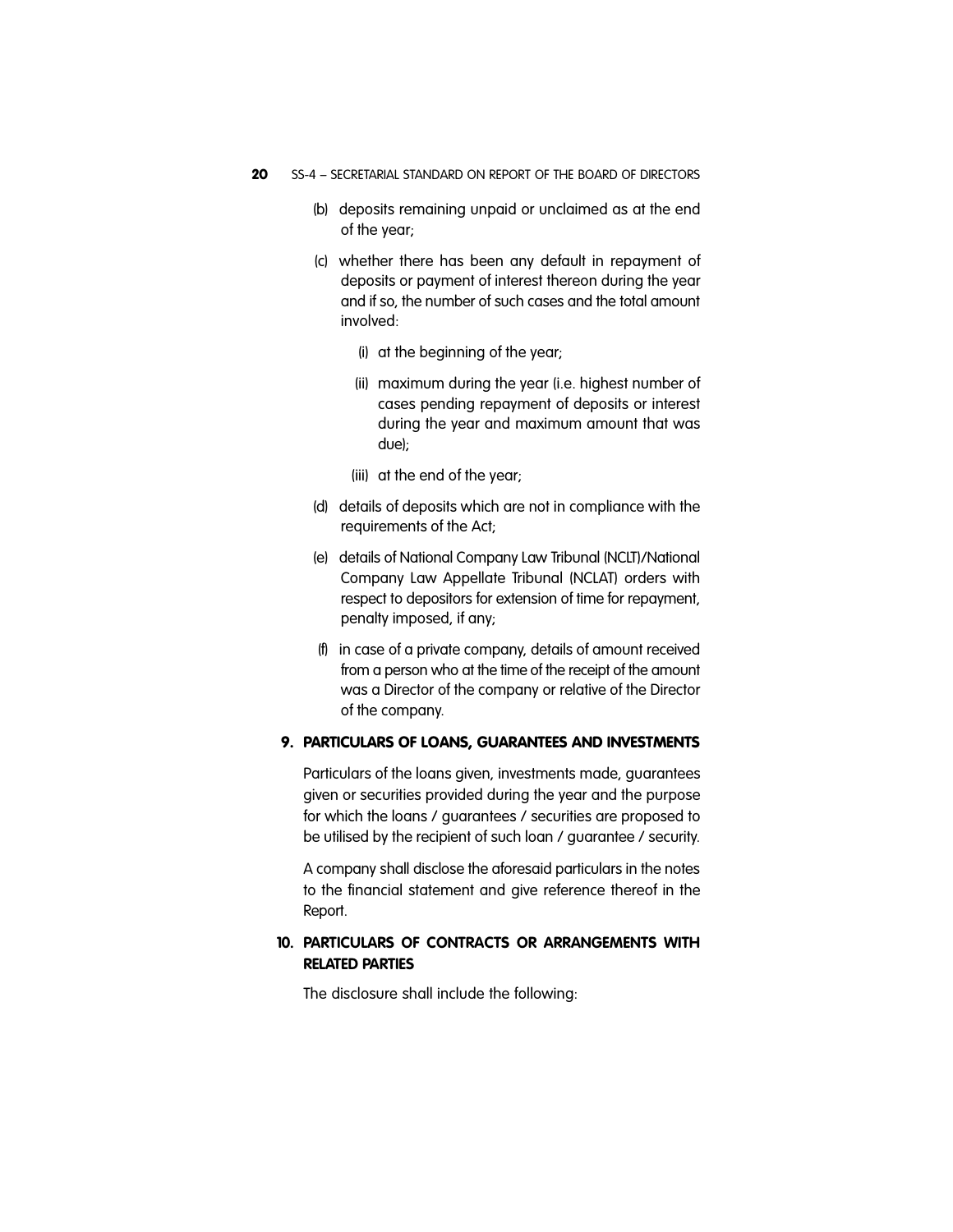- (a) contracts / arrangements / transactions with related parties which are not at arm's length basis;
- (b) material contracts / arrangements / transactions with related parties which are at arm's length basis;
- (c) contracts / arrangements with related parties which are not in the ordinary course of business and justification for entering into such contract.

Such disclosure in the prescribed form shall be annexed to the Report.

#### 11. CORPORATE SOCIAL RESPONSIBILITY (CSR)

The Report shall disclose about the CSR policy of the company and the CSR initiatives taken during the year. Where the said policy is available on the website of the company, it would be sufficient to disclose salient features of such policy, any change therein and the web-link at which the complete policy is available.

The Report shall include an Annual Report on the CSR activities and shall comprise the following:

- (a) a brief outline of the CSR Policy, including overview of projects or programs proposed to be undertaken and a reference to the web link to the CSR Policy and projects or programs;
- (b) composition of the CSR Committee, number of meetings held during the year;
- (c) average net profits for the three immediately preceding years;
- (d) prescribed CSR expenditure i.e. two percent of clause (c) above;
- (e) details of amount spent on CSR during the year including total amount to be spent, amount unspent and manner in which the amount has been spent;
- (f) in case the prescribed CSR amount has not been spent, reasons for not spending the same;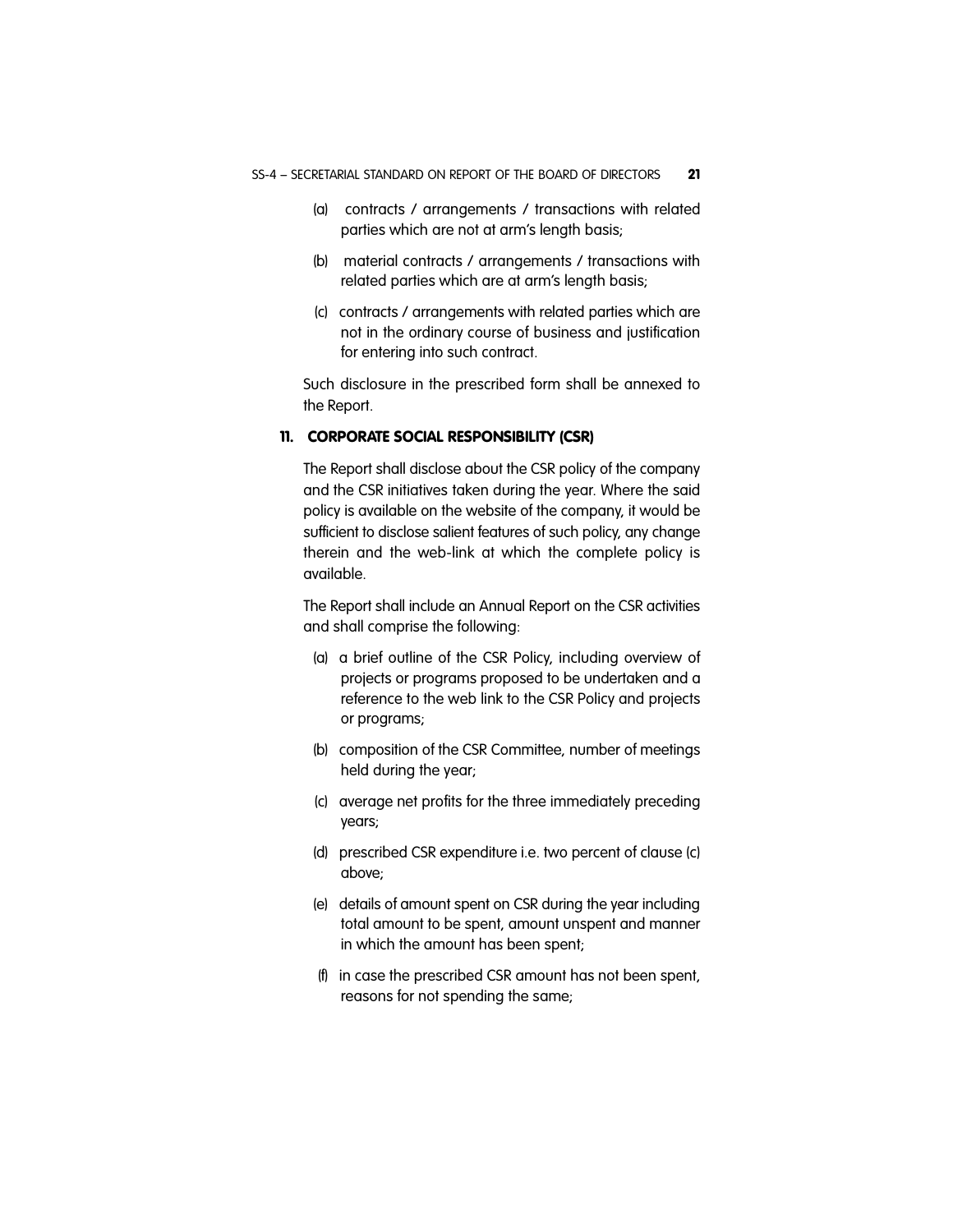- 22 SS-4 SECRETARIAL STANDARD ON REPORT OF THE BOARD OF DIRECTORS
	- (g) a responsibility statement from the CSR Committee that the implementation and monitoring of the CSR Policy is in compliance with the CSR objectives and policy of the company.

## 12. CONSERVATION OF ENERGY, TECHNOLOGY ABSORPTION, FOREIGN EXCHANGE EARNINGS AND OUTGO

The disclosure shall include the following:

#### (a) Conservation of energy –

- (i) the steps taken or impact on conservation of energy;
- (ii) the steps taken by the company for utilising alternate sources of energy;
- (iii) the capital investment on energy conservation equipments.

#### (b) Technology absorption –

- (i) the efforts made towards technology absorption;
- (ii) the benefits derived like product improvement, cost reduction, product development or import substitution;
- (iii) in case of imported technology (imported during the last three years reckoned from the beginning of the year under reference) –
	- a) details of the technology imported;
	- b) the year of import;
	- c) whether the technology has been fully absorbed and if not, areas where absorption has not taken place, and the reasons thereof;
- (iv) the expenditure incurred on Research and Development.

#### (c) Foreign exchange earnings and Outgo –

The Foreign Exchange earned in terms of actual inflows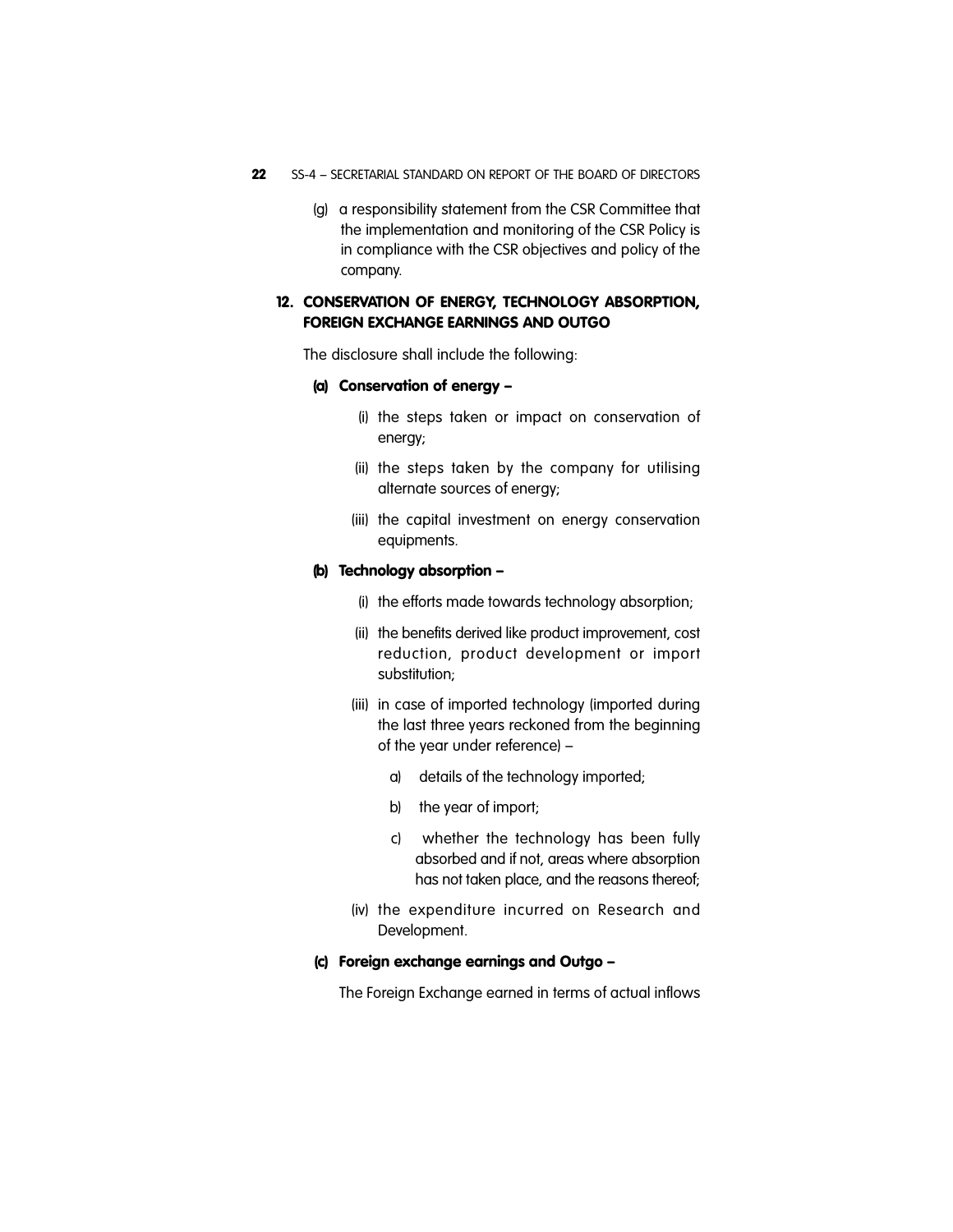during the year and the Foreign Exchange outgo during the year in terms of actual outflows.

In cases where such disclosures are not applicable, the Report shall include a statement to that effect.

#### 13. RISK MANAGEMENT

A statement indicating the development and implementation of a risk management policy for the company. Such statement shall, *inter alia*, disclose:

- (a) various elements of risk which, in the opinion of the Board, may threaten the existence of the company and
- (b) strategy to mitigate such risks.

#### 14. DETAILS OF ESTABLISHMENT OF VIGIL MECHANISM

Every listed company and other prescribed class of companies shall disclose in its Board's Report, details of establishment of a vigil mechanism.

The disclosure shall, *inter alia*, include the mechanism for:

- a) the Directors and employees to report their genuine concerns about unethical behaviour, actual or suspected fraud or violation of the company's code of conduct;
- b) providing adequate safeguards against victimisation;
- c) providing direct access to the higher levels of supervisors and/or to the Chairman of the Audit Committee, in appropriate or exceptional cases.

Web-link of the aforesaid mechanism shall also be disclosed in the Report.

#### 15. MATERIAL ORDERS OF JUDICIAL BODIES /REGULATORS

Details of significant and material orders passed by any Regulator, Court, Tribunal, Statutory and quasi-judicial body, impacting the going concern status of the company and its future operations shall be disclosed.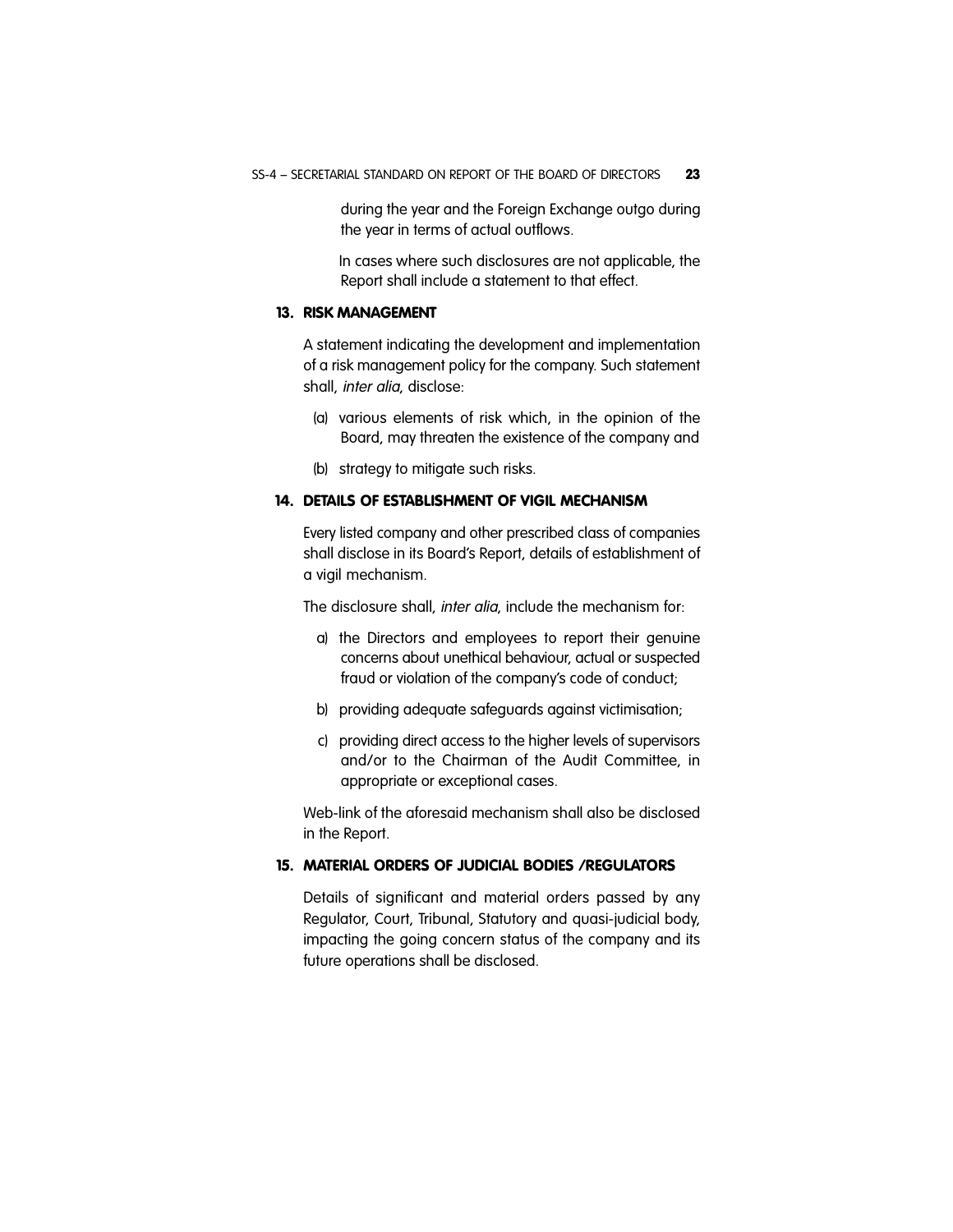#### 24 SS-4 - SECRETARIAL STANDARD ON REPORT OF THE BOARD OF DIRECTORS

#### 16. AUDITORS

Names of the Statutory Auditor, Cost Auditor and Secretarial Auditor and details of any change in such Auditors, during the year and up to the date of the Report due to resignation / casual vacancy / removal / completion of term shall be disclosed in the Report.

#### 17. SECRETARIAL AUDIT REPORT

The Secretarial Audit Report shall be annexed to the Report.

### 18. EXPLANATIONS IN RESPONSE TO AUDITORS' **QUALIFICATIONS**

The Report shall include explanations or comments on every qualification, reservation or adverse remark or disclaimer made in the Auditor's Report and the Secretarial Auditor's Report.

If there are no qualifications, reservations or adverse remarks made by the Statutory Auditors / Secretarial Auditors in their respective Report, a statement to this effect shall be given in the Report.

Further, if such qualification, reservation, adverse remark or disclaimer has a material adverse effect on the financial statement or on the functioning of the company, its likely impact and the corrective measures that are proposed to be taken shall also be disclosed in the Report.

## 19. COMPLIANCE WITH SECRETARIAL STANDARDS

The Report shall include a statement on compliance of applicable Secretarial Standards and other Secretarial Standards voluntarily adopted by the company.

## 20. CORPORATE INSOLVENCY RESOLUTION PROCESS INITIATED UNDER THE INSOLVENCY AND BANKRUPTCY CODE, 2016 (IBC)

The disclosure shall include the following:

- (a) details of any application filed for corporate insolvency resolution process, by a financial or operational creditor or by the company itself under the IBC before the NCLT;
- (b) status of such application; and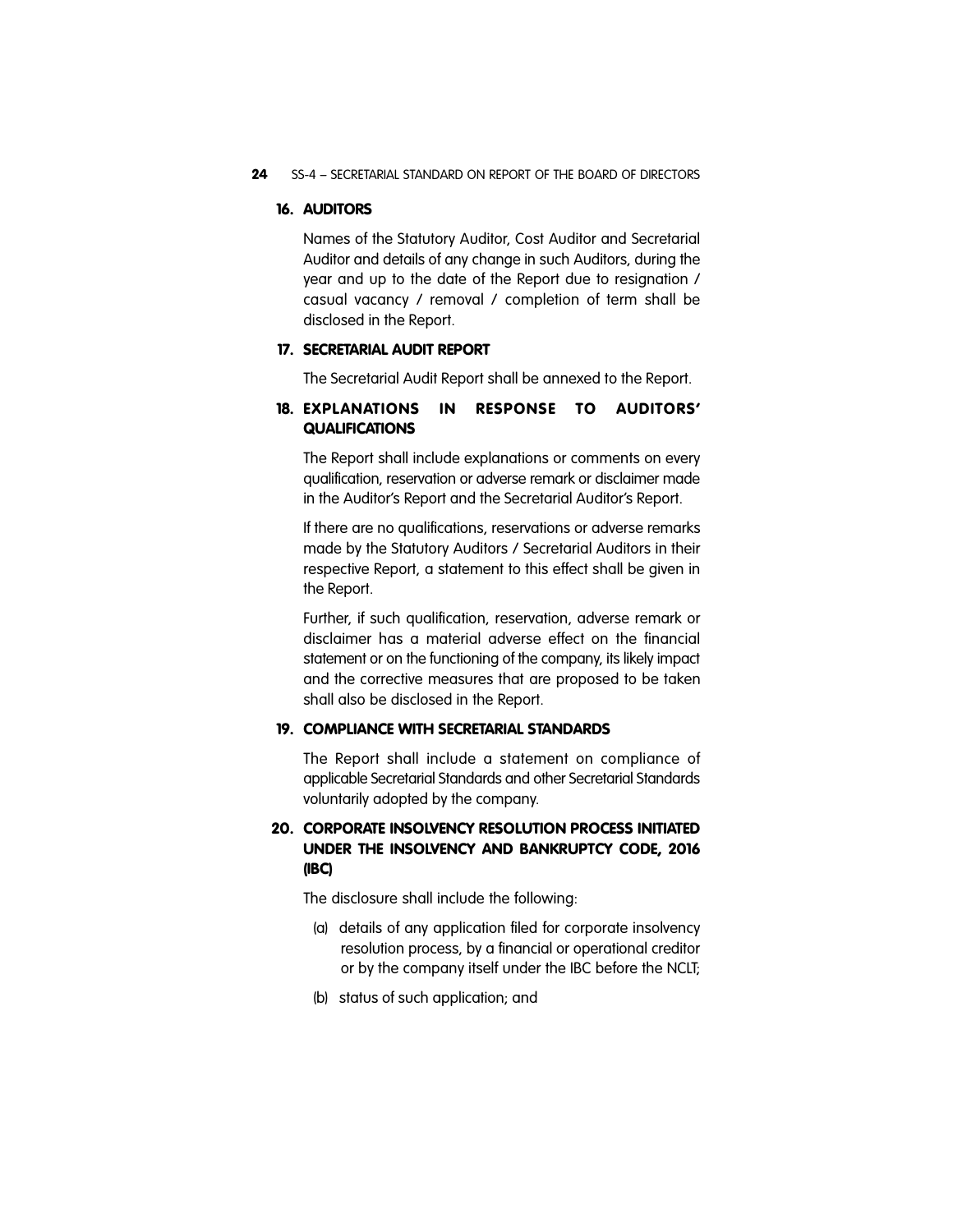(c) status of corporate insolvency resolution process, if any, initiated under the IBC.

## 21. FAILURE TO IMPLEMENT ANY CORPORATE ACTION

In case the company has failed to complete or implement any corporate action within the specified time limit, the Report shall disclose the same and the reasons for such failure.

For the purpose of this clause, the term "corporate action" includes buy back of securities, payment of dividend declared, mergers and de-mergers, delisting, split and issue of any securities.

## 22. ANNUAL RETURN

A copy of the annual return shall be placed on the website of the company, if any, and the web-link of such annual return shall be disclosed in the Report.

#### 23. OTHER DISCLOSURES

Other disclosures shall include the following:

- (a) a statement, wherever applicable, that the consolidated financial statement is also being presented in addition to the standalone financial statement of the company.
- (b) key initiatives with respect to Stakeholder relationship, Customer relationship, Environment, Sustainability, Health and Safety.
- (c) reasons for delay, if any, in holding the annual general meeting;
- (d) a statement as to whether cost records is required to be maintained by the company pursuant to an order of the Central Government and accordingly such records and accounts are maintained.

#### 24. ADDITIONAL DISCLOSURES UNDER LISTING REGULATIONS

#### 24.1 Statement of deviation or variation

Companies which have listed their specified securities shall furnish in the Report an explanation for any deviation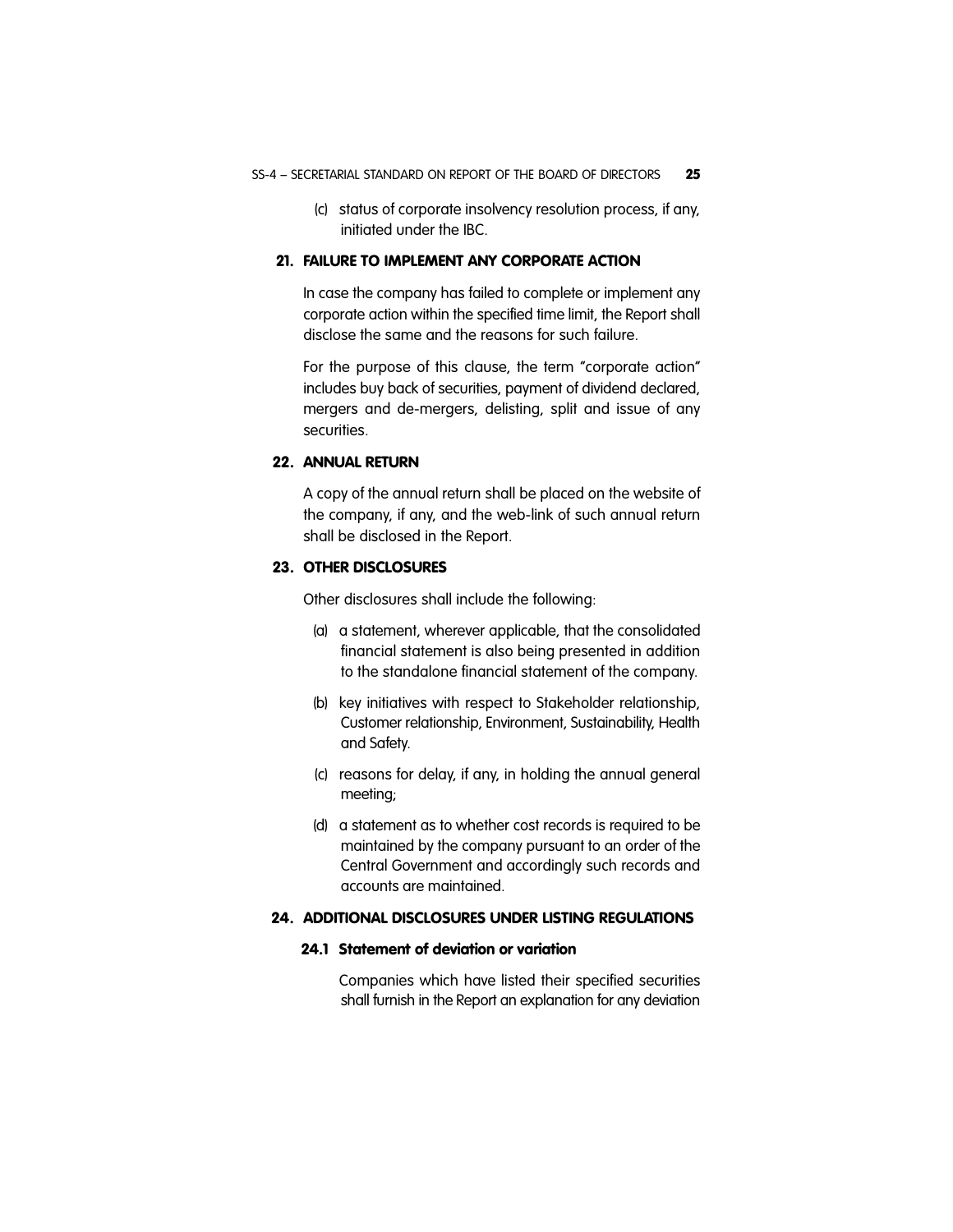or variation in connection with certain terms of a public issue, rights issue, preferential issue etc. as under:

- (a) Statement indicating deviations, if any, in the use of proceeds from the objects stated in the offer document or explanatory statement to the notice for the general meeting, as applicable;
- (b) Statement indicating category wise variation (capital expenditure, sales and marketing, working capital etc.) between the projected utilisation of funds made by the company in its offer document or explanatory statement to the notice for the general meeting, as applicable, and the actual utilisation of funds.

#### 24.2 Management Discussion and Analysis Report (MDAR)

In case of companies which have listed their specified securities, the Report shall include an MDAR, either as a part of the Report or as an annexure to the Report. The MDAR shall include the following details in relation to the company:

- (a) industry structure and developments;
- (b) opportunities and threats;
- (c) segment wise and product wise performance;
- (d) outlook;
- (e) risks and concerns;
- (f) internal control systems and their adequacy;
- (g) discussion on financial performance with respect to operational performance;
- (h) material developments in human resources / industrial relations, including number of people employed;
- (i) details of significant changes (i.e. change of 25% or more as compared to the immediately previous financial year) in key financial ratios, along with detailed explanations therefor, including: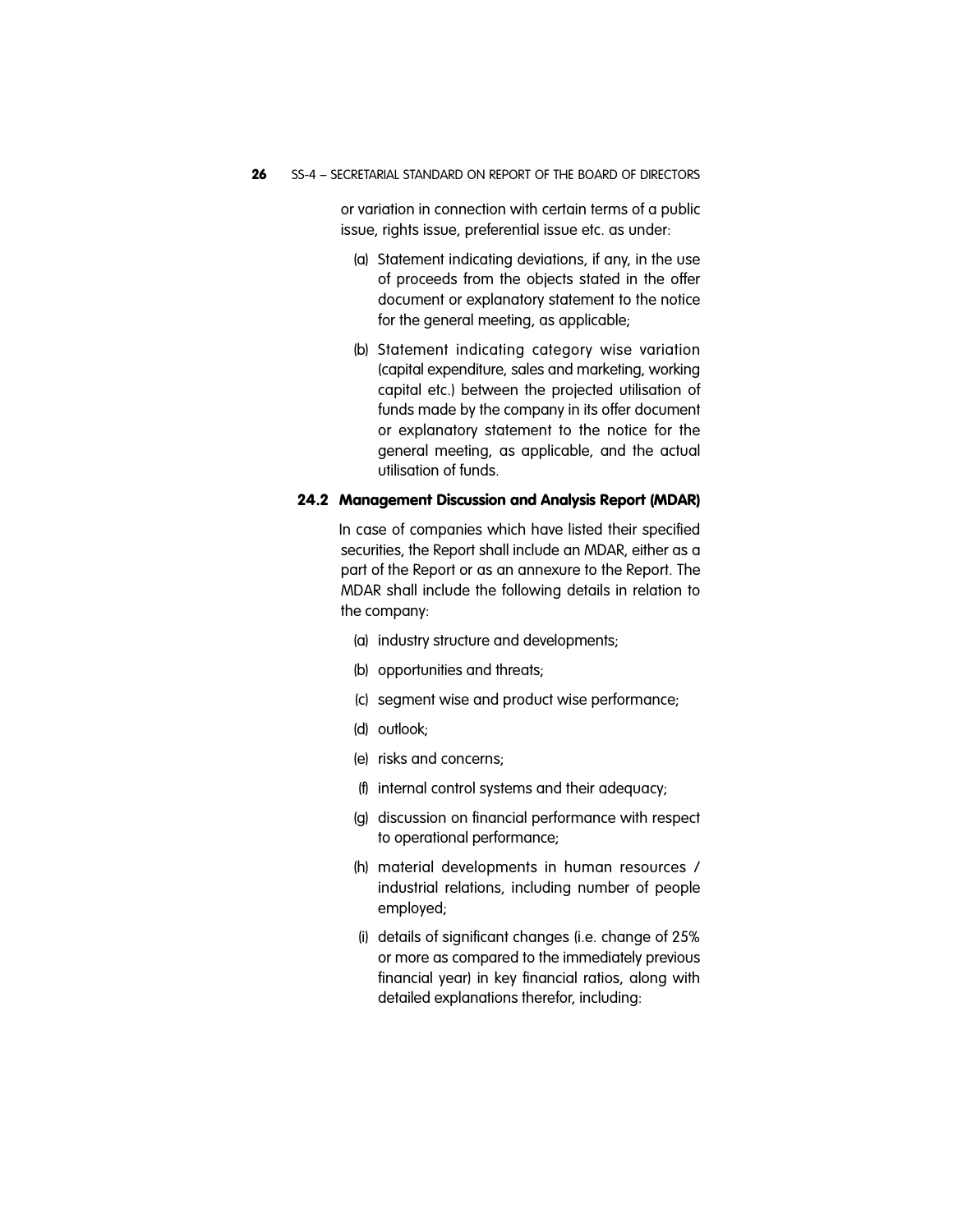- (i) Debtors Turnover
- (ii) Inventory Turnover
- (iii) Interest Coverage Ratio
- (iv) Current Ratio
- (v) Debt Equity Ratio
- (vi) Operating Profit Margin (%)
- (vii) Net Profit Margin (%)

or sector-specific equivalent ratios, as applicable.

(j) details of any change in Return on Net Worth as compared to the immediately previous financial year along with a detailed explanation thereof.

## 24.3 Certificate on Compliance of conditions of Corporate **Governance**

Companies which have listed their specified securities, shall annex with the Report a certificate obtained from either the Statutory Auditor or a practicing Company Secretary regarding compliance of the conditions of corporate governance.

#### 24.4 Suspension of Trading

In case the securities of the company are suspended from trading, the Report shall explain the reasons thereof.

## 25. DISCLOSURES PERTAINING TO THE SEXUAL HARASSMENT OF WOMEN AT THE WORKPLACE (PREVENTION, PROHIBITION AND REDRESSAL) ACT, 2013

The disclosure shall include the following:

(a) a statement that the company has complied with the provision relating to the constitution of Internal Complaints Committee under the Sexual Harassment of Women at the Workplace (Prevention, Prohibition and Redressal) Act, 2013.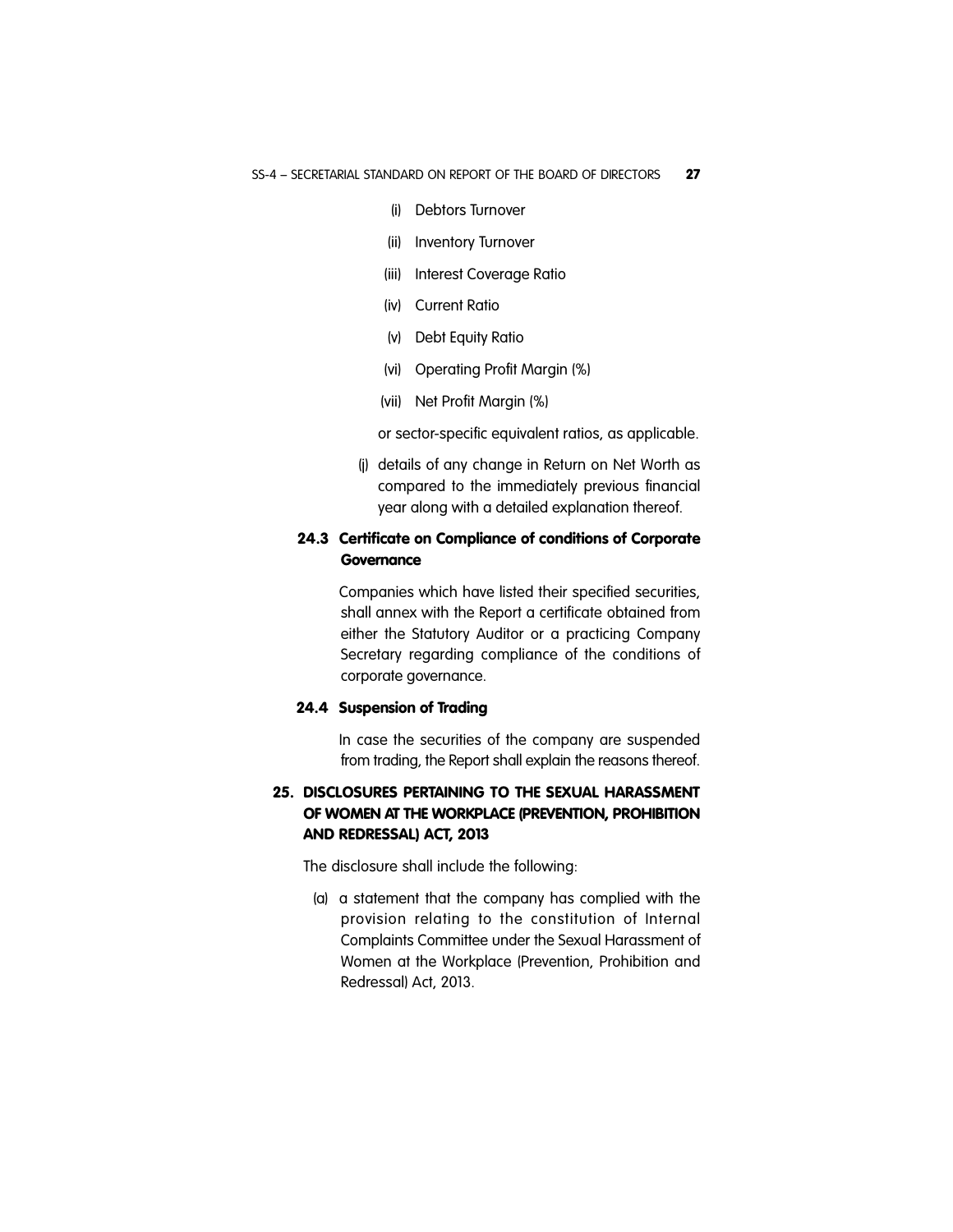- 28 SS-4 SECRETARIAL STANDARD ON REPORT OF THE BOARD OF DIRECTORS
	- (b) the details of number of cases filed and disposed as required under the Sexual Harassment of Women at the Workplace (Prevention, Prohibition and Redressal) Act, 2013.

#### **PART II: OTHER REQUIREMENTS**

### 26. APPROVAL OF THE REPORT

The Report shall be considered and approved by means of a resolution passed at a duly convened meeting of the Board.

#### **27. SIGNING OF THE REPORT**

The Report shall be signed by the Chairman of the company, if authorised in that behalf by the Board or by two Directors one of whom shall be the Managing Director or in the case of a One Person Company, by one Director.

The financial statement, including consolidated financial statement, if any, shall be approved by the Board before they are signed on behalf of the Board. The statements so approved are required to be signed on behalf of the Board by the Chairman of the company if authorised in that behalf by the Board or by two Directors one of whom shall be the Managing Director and the Chief Executive Officer, the Chief Financial Officer and the Company Secretary of the company, wherever they are appointed or in the case of a One Person Company, by one Director.

The financial statement so approved and signed on behalf of the Board are required to be submitted to the auditor(s) for their report thereon. The financial statement is thus signed by the auditor(s) and the audit report thereon is submitted to the Board after such approval.

The annexures to the Report shall be signed in the similar manner as the Report, except the Report on CSR activities of the company, which is required to be signed by the Chief Executive Officer or the Managing Director or any other Director of the company and by the Chairman of the CSR Committee of the company.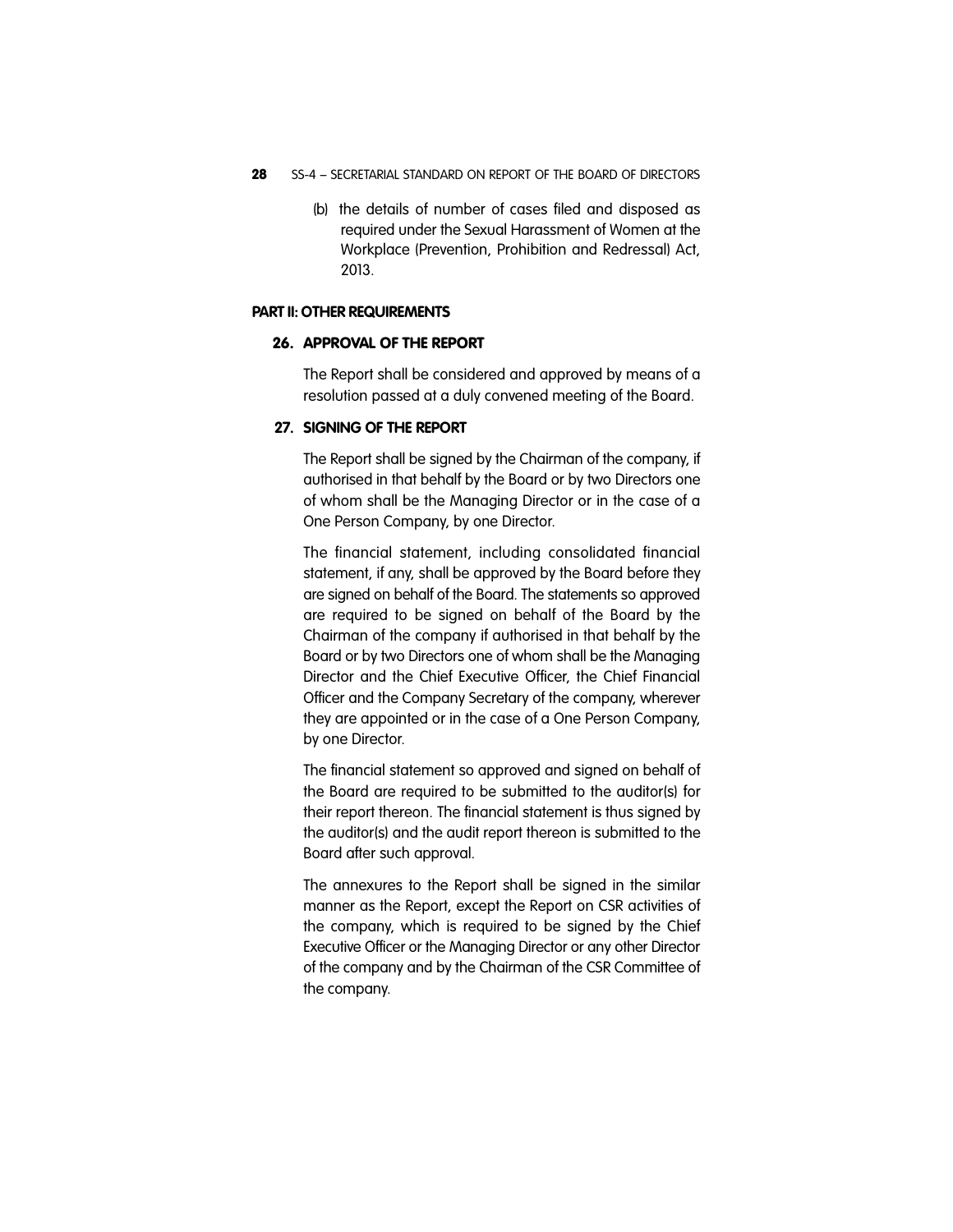#### 28. DISSEMINATION

#### 28.1 Right of Members to have Copies of the Report

A copy of the Report along with the financial statement and the Auditor's Report shall be sent, either physically or in electronic form, to every member at least twentyone clear days in advance of the annual general meeting.

The copies of the above documents can be sent less than twenty-one clear days in advance of the annual general meeting, if it is so agreed by members:

- (a) holding, if the company has a share capital, majority in number of members entitled to vote and who represent not less than ninety-five per cent of such part of the paid-up share capital of the company as gives a right to vote at the meeting; or
- (b) having, if the company has no share capital, not less than ninety-five per cent of the total voting power exercisable at the meeting.

In case of section 8 companies, the said documents shall be sent to the members not less than fourteen clear days before the date of the annual general meeting.

#### 28.2 Placing of the Report on the Website

The Report shall be placed on the website of the company, if any.

### 29. FILING AND SUBMISSION OF THE REPORT

## 29.1 The Report along with the audited financial statement of the company shall be filed with the Registrar of Companies.

The resolution passed by the Board approving such Report shall also be filed with the Registrar of Companies. However private companies are not required to file such resolution with the Registrar of Companies.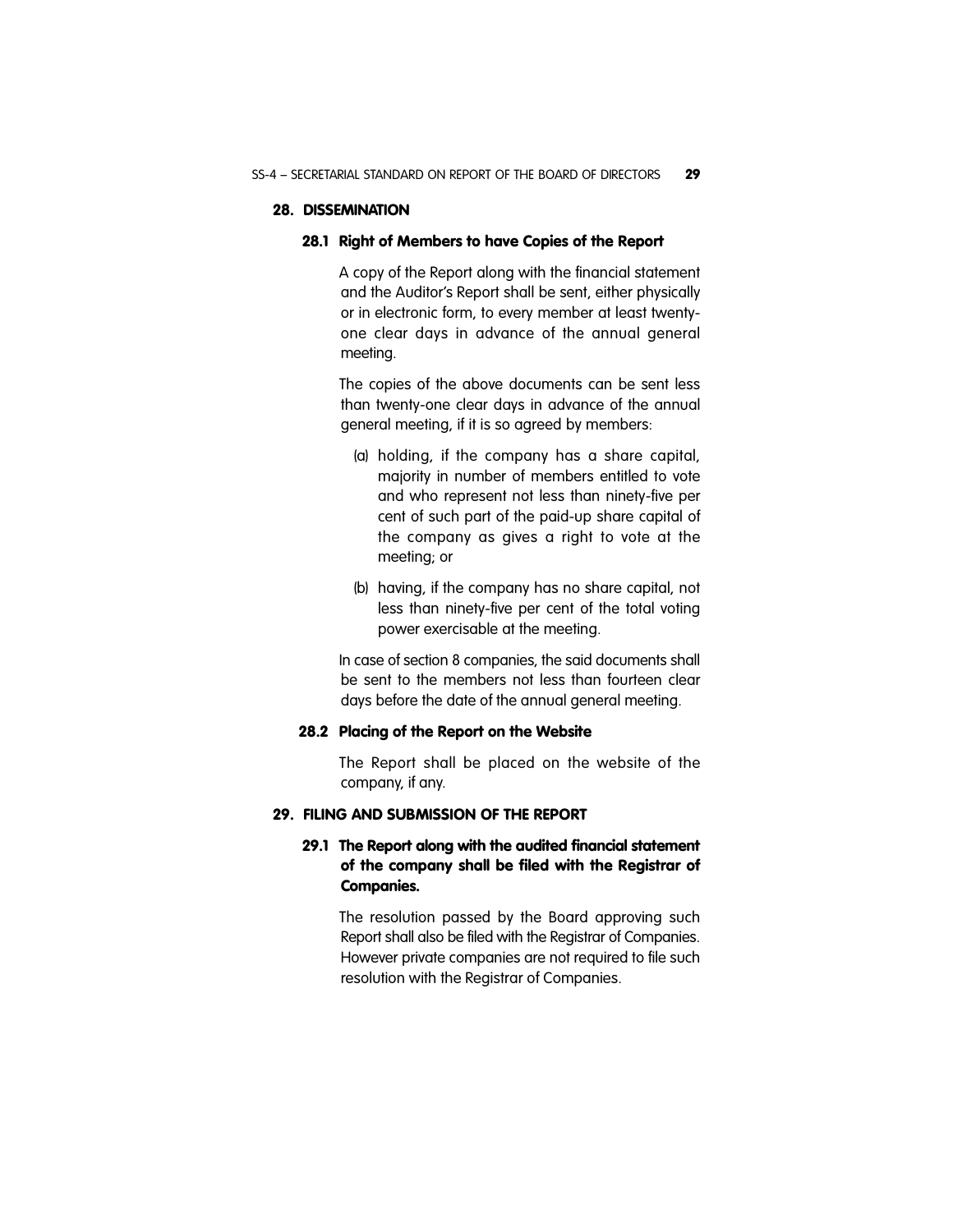- 30 SS-4 SECRETARIAL STANDARD ON REPORT OF THE BOARD OF DIRECTORS
	- 29.2 Every listed company shall submit to the stock exchanges on which its securities are listed, its financial statement together with a copy of the Report within twenty one working days of it being approved and adopted in the annual general meeting.

## **EFFECTIVE DATE**

This Standard shall come into effect from 1st October, 2018.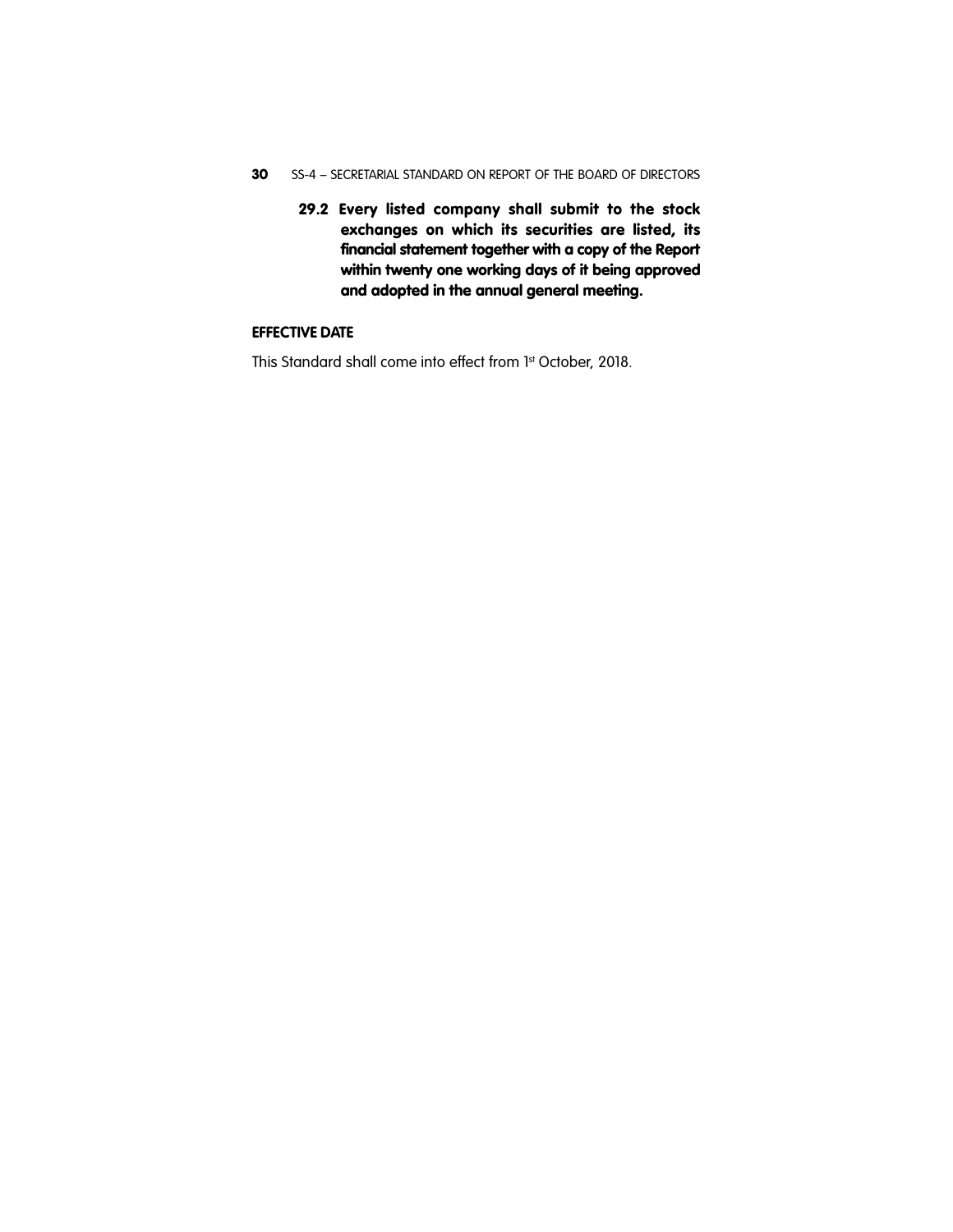#### **ANNEXURES TO THE REPORT**

The following matters, wherever applicable, will be annexed to the Report:

- Particulars of prescribed contracts / arrangements with related parties in Form AOC-2
- Prescribed particulars of remuneration of Directors and employees.
- Secretarial Audit Report for the relevant year in Form MR-3.
- Annual Report on CSR activities.
- Prescribed details of conservation of energy, research and development, technology absorption, foreign exchange earnings and outgo.
- Auditors' certificate on Corporate Governance in case of companies which have listed their specified securities.
- Dividend Distribution Policy in case of companies which have listed their specified securities.
- Company's policy on directors' appointment and remuneration including criteria for determining qualifications, positive attributes, independence of a director and other matters.